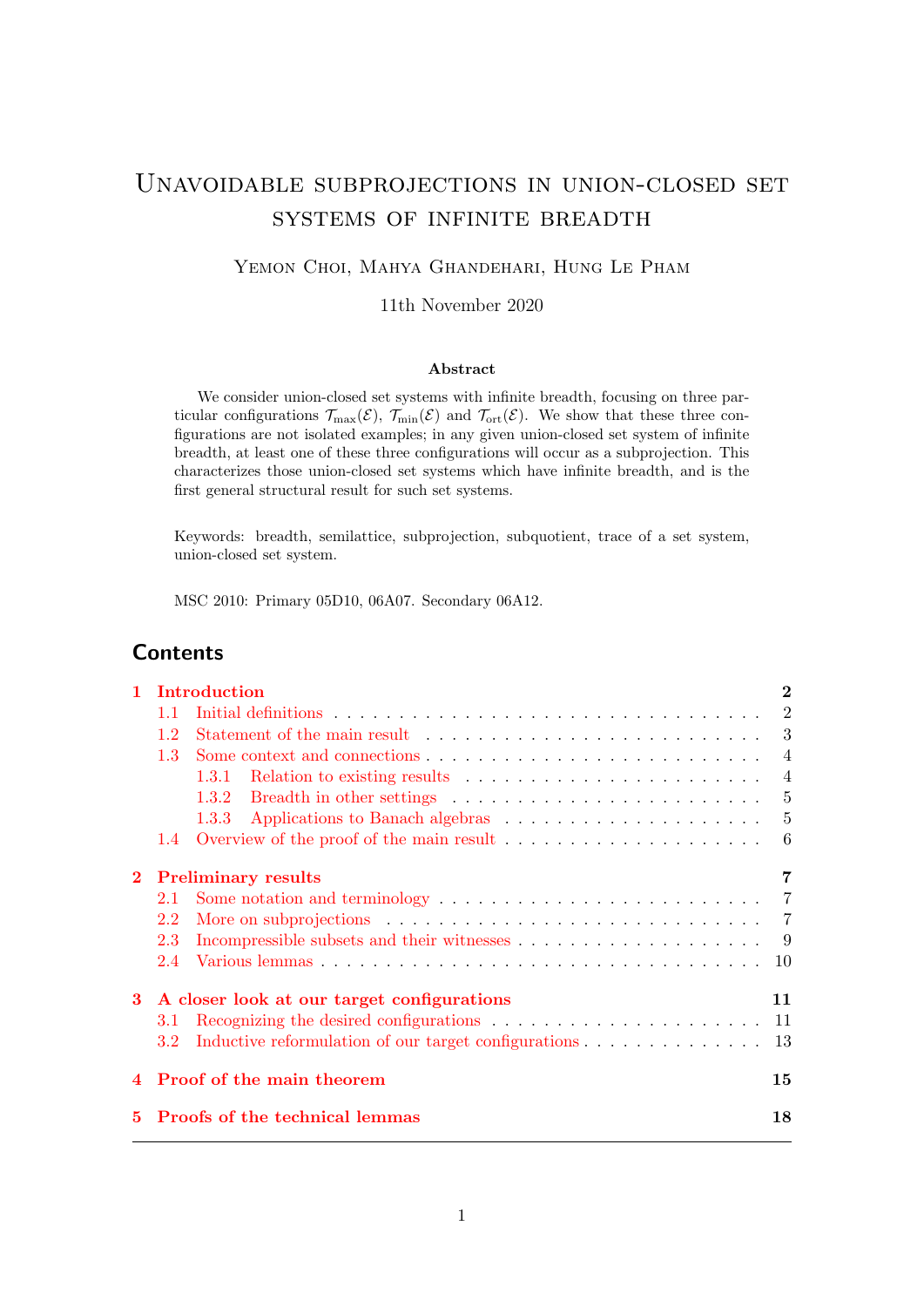## <span id="page-1-0"></span>1 Introduction

#### <span id="page-1-1"></span>1.1 Initial definitions

For a given set  $\Omega$ , a set system on  $\Omega$  is a subset of the powerset  $\mathcal{P}(\Omega)$ . Usually we study set systems with extra structure; this paper concerns those set systems which satisfy the following additional property.

<span id="page-1-5"></span>DEFINITION 1.1. Let S be a set system on  $\Omega$ . We say that S is union-closed if a, b  $\in$  $\mathcal{S} \implies \mathsf{a} \cup \mathsf{b} \in \mathcal{S}.$ 

For such an S, the binary operation (a, b)  $\mapsto$  a ∪ b makes S into a commutative semigroup in which every element is idempotent, a so-called  $(join)$  semilattice. Hence, in studying union-closed set systems, we may import concepts from lattice theory.<sup>[1](#page-1-2)</sup> One such lattice-theoretic concept is the notion of *breadth*.

<span id="page-1-4"></span>DEFINITION 1.2. Let  $S \subseteq \mathcal{P}(\Omega)$  be a union-closed set system. The *breadth of* S, denoted by br(S), is the smallest  $n \in \mathbb{N}$  with the following property: whenever  $x_1, \ldots, x_{n+1} \in S$ , there exists  $j \in \{1, \ldots, n+1\}$  such that

$$
\bigcup_{i=1}^{n+1} \mathsf{x}_i = \bigcup_{i \neq j} \mathsf{x}_i
$$

If no such n exists, we say that S has *infinite breadth* and we put  $br(S) = \infty$ .

It is easily checked from this definition that if  $\Omega$  is a non-empty *finite set*, then  $\text{br}(\mathcal{P}(\Omega)) = |\Omega|$ ; the lower bound on breadth is demonstrated by considering singleton subsets of  $\Omega$ , and the upper bound follows from the pigeonhole principle. The same reasoning shows that if  $\Omega$  is infinite then  $\mathcal{P}(\Omega)$  has infinite breadth.

To date, there has been no attempt to develop any kind of structure theory for unionclosed set systems with infinite breadth. Informally, if  $S$  is a union-closed set system with infinite breadth, then for each  $n \in \mathbb{N}$  there exists a finite subset  $\mathcal{F}_n \subset \mathcal{S}$  which is at least as complex as the powerset of  $\{1, \ldots, n\}$ . However, the condition of infinite breadth gives us no a priori information or constraint on how such  $\mathcal{F}_n$  fit together. The starting point for the present paper is the observation that there are three particular set systems, union-closed with infinite breadth, where the subsets  $\mathcal{F}_n$  are positioned relative to each other in a very structured way.

<span id="page-1-3"></span>DEFINITION 1.3 (Three key configurations with infinite breadth). Let  $\Gamma$  be a countably infinite set, and let  $\mathcal E$  denote a partition of  $\Gamma$  into disjoint subsets  $(E_n)_{n\geq 1}$  with  $|E_n| = n+1$ for all *n*. Let  $E_{\leq n} = \bigcup_{1 \leq j \leq n-1} E_j$  and  $E_{>n} = \bigcup_{j \geq n+1} E_j$ , with the convention that  $E_{\leq 1} = \emptyset.$ 

We define the following union-closed set systems on  $\Gamma$  (see Figure [1](#page-2-1) for an illustration):

- (i)  $\mathcal{T}_{\max}(\mathcal{E}) := \{E_{\leq n} \cup \mathsf{x} : n \in \mathbb{N}, \mathsf{x} \subseteq E_n, \emptyset \neq \mathsf{x}\};$
- (ii)  $\mathcal{T}_{\min}(\mathcal{E}) := \{E_{>n} \cup x : n \in \mathbb{N}, x \subseteq E_n, \emptyset \neq x\};$
- (iii)  $\mathcal{T}_{\text{ort}}(\mathcal{E}) := \{E_{\leq n} \cup E_{>n} \cup x : n \in \mathbb{N}, x \subseteq E_n, \emptyset \neq x\}.$

<span id="page-1-2"></span><sup>&</sup>lt;sup>1</sup>For instance, it is well known that Frankl's conjecture on *finite* union-closed set systems has a latticetheoretic reformulation, which has then been solved for certain natural classes of lattices.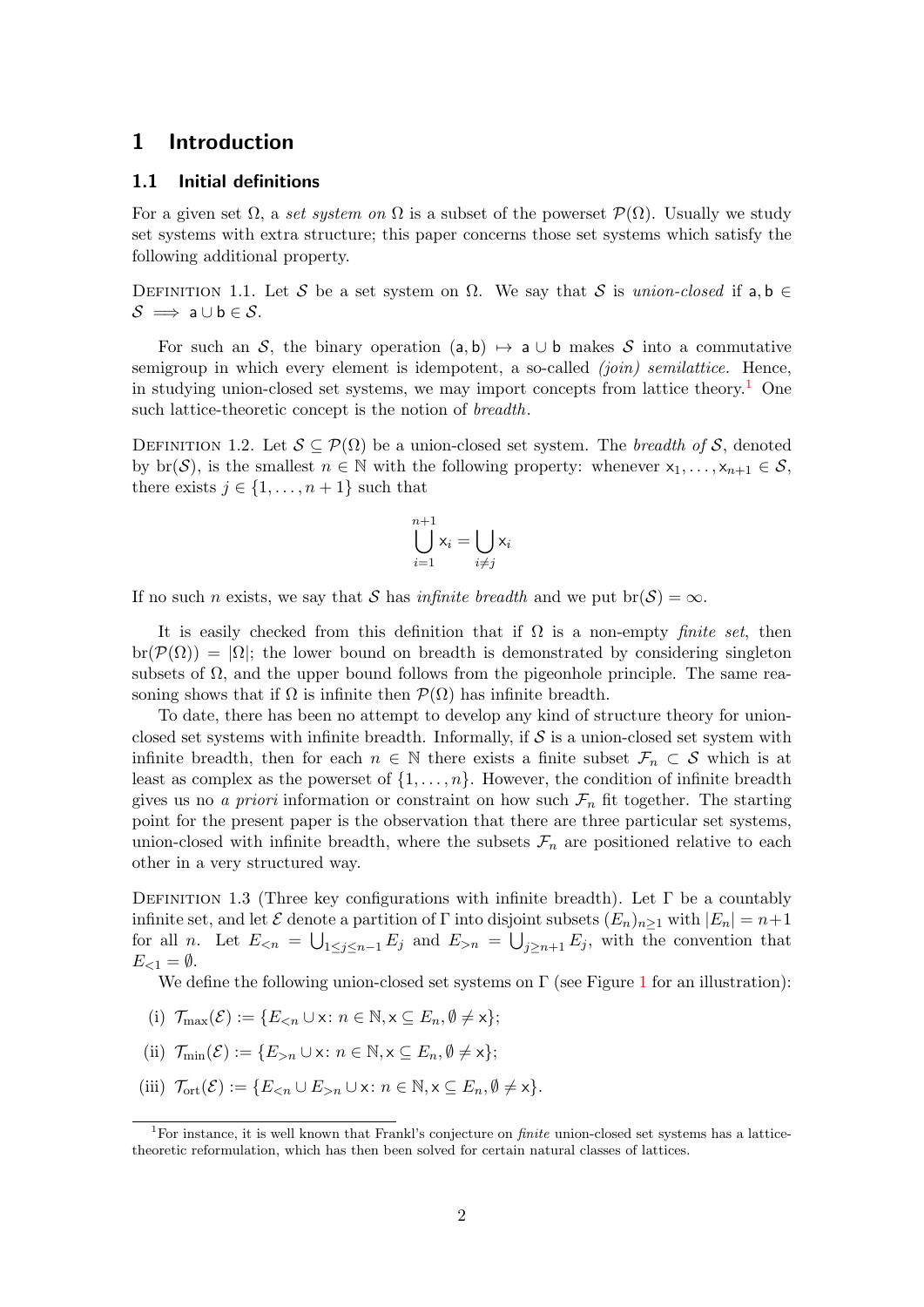

<span id="page-2-1"></span>Figure 1: Typical members of  $\mathcal{T}_{\text{max}}$ ,  $\mathcal{T}_{\text{min}}$ , and  $\mathcal{T}_{\text{ort}}$  at level n.

Note that  $\mathcal{T}_{\max}(\mathcal{E}), \ \mathcal{T}_{\min}(\mathcal{E})$  and  $\mathcal{T}_{\text{ort}}(\mathcal{E})$  all have infinite breadth. For, if we let  $\mathcal{T}_{*}$  denote one of these three set systems, then for each  $n \in \mathbb{N}$  we may enumerate  $E_n$  as  $\{\gamma_1,\ldots,\gamma_{n+1}\}\$  and then choose  $x_1,\ldots,x_{n+1}\in\mathcal{T}_*$  such that  $x_j\cap E_n=\{\gamma_j\}$  for  $1\leq j\leq n+1$ , which shows that  $br(\mathcal{T}_*) > n$ .

Informally speaking, the main result of our paper implies that these special configurations  $\mathcal{T}_{\max}(\mathcal{E})$ ,  $\mathcal{T}_{\min}(\mathcal{E})$  and  $\mathcal{T}_{\text{ort}}(\mathcal{E})$  are not isolated examples, but are unavoidable when considering union-closed set systems of infinite breadth.

#### <span id="page-2-0"></span>1.2 Statement of the main result

To state our main result precisely, some further notation and terminology is needed.

<span id="page-2-3"></span>DEFINITION 1.4 (Subprojections). Given  $\mathcal{S} \subseteq \mathcal{P}(\Omega)$  and a non-empty  $\Gamma \subseteq \Omega$ , the projection of S on  $\Gamma$  is defined to be the set system

$$
\mathcal{S} \otimes \Gamma := \{x \cap \Gamma : x \in \mathcal{S}\} \subseteq \mathcal{P}(\Gamma).
$$

If  $\mathcal{S}' \subseteq \mathcal{S}$ , then a set system of the form  $\mathcal{T} = \mathcal{S}' \otimes \Gamma$  is called a subprojection of  $\mathcal{S}$  (on  $\Gamma$ ). We denote this by  $\mathcal{T} \leq_{p} \mathcal{S}$  (with the choice of  $\Gamma$  made clear where necessary).

<span id="page-2-4"></span>PROPOSITION 1.5. Let S and T be union-closed set systems on  $\Omega$  with  $\mathcal{T} \leq_{p} \mathcal{S}$ . Then  $\mathrm{br}(\mathcal{T}) \leq \mathrm{br}(\mathcal{S}).$ 

*Proof.* If S has infinite breadth there is nothing to prove. Suppose S has finite breadth and let  $n = \text{br}(\mathcal{S})$ . By assumption, there exist  $\mathcal{S}' \subseteq \mathcal{S}$  and  $\Gamma \subseteq \Omega$  such that  $\mathcal{T} = \mathcal{S}' \otimes \Gamma$ . Given  $y_1, \ldots, y_{n+1} \in \mathcal{T}$ , there exist  $x_1, \ldots, x_{n+1} \in \mathcal{S}' \subseteq \mathcal{S}$  such that  $y_i = x_i \cap \Gamma$  for all i. Since  $\text{br}(\mathcal{S}) = n$ , by re-indexing if necessary we may assume that  $\bigcup_{i=1}^{n+1} x_i = \bigcup_{i=1}^n x_i$ ; then  $\bigcup_{i=1}^{n+1}$   $y_i = \bigcup_{i=1}^{n} y_i$ . This shows that  $\text{br}(\mathcal{T}) \leq n$ .  $\Box$ 

In particular, let S be a union-closed set system and suppose that  $\mathcal{T}_* \leq_p \mathcal{S}$ , where  $\mathcal{T}_*$ denotes one of the three configurations  $\mathcal{T}_{\text{max}}(\mathcal{E}), \mathcal{T}_{\text{min}}(\mathcal{E})$  or  $\mathcal{T}_{\text{ort}}(\mathcal{E})$  from Definition [1.3.](#page-1-3) Then S has infinite breadth, since  $\mathcal{T}_{*}$  does. Our main result is that the converse holds.

<span id="page-2-2"></span>THEOREM 1.6 (Main result). Let  $S \subseteq \mathcal{P}(\Omega)$  be a union-closed set system with infinite breadth. Then S has a subprojection equal to either  $\mathcal{T}_{\text{max}}(\mathcal{E})$ ,  $\mathcal{T}_{\text{min}}(\mathcal{E})$ , or  $\mathcal{T}_{\text{ort}}(\mathcal{E})$ . More precisely, there exist:

- a sequence  $(E_n)_{n\geq 1}$  of pairwise disjoint subsets of  $\Omega$ , satisfying  $|E_n| = n + 1$  for all  $n \in \mathbb{N}$ , and
- a union-closed set system  $S' \subseteq S$ ,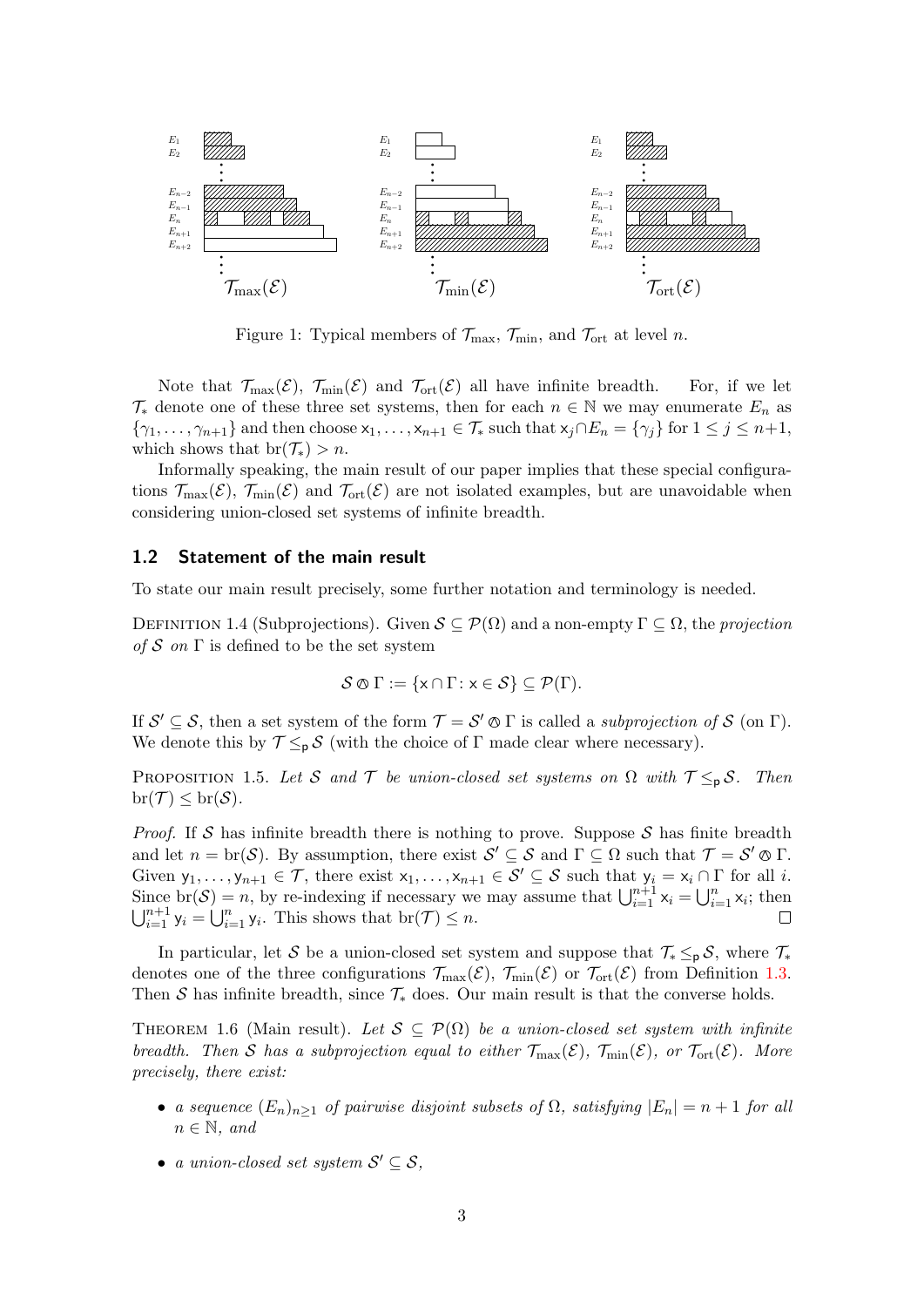such that when we put  $\mathcal{E} = (E_n)_{n \geq 1}$  and  $\Gamma = \bigcup_{n \geq 1} E_n$ , the subprojection  $\mathcal{S}' \otimes \Gamma$  is equal to either  $\mathcal{T}_{\max}(\mathcal{E})$ ,  $\mathcal{T}_{\min}(\mathcal{E})$  or  $\mathcal{T}_{\text{ort}}(\mathcal{E})$ .

To our knowledge, Theorem [1.6](#page-2-2) is the first general structural result for union-closed set systems of infinite breadth, and most of the paper is devoted to its proof. Note that while a given  $S$  could have more than one of these three configurations as a subprojection, a little work shows that each of these three cannot contain (a copy of) the other two; so the list of unavoidable configurations in our theorem is best possible.

<span id="page-3-2"></span>EXAMPLE 1.7 (Two examples as illustrations of Theorem [1.6\)](#page-2-2). Given an infinite set  $\Omega$ , let  $\mathcal{P}^{\text{fin}}(\Omega)$  be the set of all finite subsets of  $\Omega$  and let  $\mathcal{P}^{\text{cofin}}(\Omega)$  be the set of all cofinite subsets of  $\Omega$ . Both  $\mathcal{P}^{\text{fin}}(\Omega)$  and  $\mathcal{P}^{\text{cofin}}(\Omega)$  are union-closed, and both have infinite breadth.

Fix a countably infinite subset  $\Gamma \subseteq \Omega$ , and let  $\mathcal E$  be a partition of  $\Gamma$  with the properties described in Definition [1.3.](#page-1-3) Then  $\mathcal{T}_{\text{max}}(\mathcal{E}) \subset \mathcal{P}^{\text{fin}}(\Gamma) \subseteq \mathcal{P}^{\text{fin}}(\Omega)$ , and thus  $\mathcal{T}_{\text{max}}(\mathcal{E})$  is a subprojection of  $\mathcal{P}^{\text{fin}}(\Omega)$  on  $\Gamma$ . Moreover, if we define two set systems on  $\Omega$  by

$$
\mathcal{S}_{\min} := \{ \mathsf{x} \cup (\Omega \setminus \Gamma) \colon \mathsf{x} \in \mathcal{T}_{\min}(\mathcal{E}) \} \subset \mathcal{P}^{\text{cofin}}(\Omega),
$$
  

$$
\mathcal{S}_{\text{ort}} := \{ \mathsf{x} \cup (\Omega \setminus \Gamma) \colon \mathsf{x} \in \mathcal{T}_{\text{ort}}(\mathcal{E}) \} \subset \mathcal{P}^{\text{cofin}}(\Omega),
$$

then  $\mathcal{T}_{\min}(\mathcal{E}) = \mathcal{S}_{\min} \otimes \Gamma$  and  $\mathcal{T}_{\text{ort}}(\mathcal{E}) = \mathcal{S}_{\text{ort}} \otimes \Gamma$ . Thus both  $\mathcal{T}_{\min}(\mathcal{E})$  and  $\mathcal{T}_{\text{ort}}(\mathcal{E})$  are subprojections of  $\mathcal{P}^{\text{cofin}}(\Omega)$  on  $\Gamma$ .

On the other hand, since  $\mathcal{P}^{\text{cofin}}(\Omega) \otimes \Gamma = \mathcal{P}^{\text{cofin}}(\Gamma)$ , every subprojection of  $\mathcal{P}^{\text{cofin}}(\Omega)$ on  $\Gamma$  is contained in  $\mathcal{P}^{\text{cofin}}(\Gamma)$ . Since every  $x \in \mathcal{T}_{\text{max}}(\mathcal{E})$  is finite, this shows that  $\mathcal{T}_{\text{max}}(\mathcal{E})$  is not a subprojection of  $\mathcal{P}^{\text{cofin}}(\Omega)$ . By similar reasoning, which we leave to the reader, one can show that neither  $\mathcal{T}_{\text{min}}(\mathcal{E})$  nor  $\mathcal{T}_{\text{ort}}(\mathcal{E})$  arise as subprojections of  $\mathcal{P}^{\text{fin}}(\Omega)$ .

#### <span id="page-3-0"></span>1.3 Some context and connections

#### <span id="page-3-1"></span>1.3.1 Relation to existing results

Extending previous results of the authors. Let  $S \subseteq \mathcal{P}^{\text{fin}}(\Omega)$  be union-closed with infinite breadth. An earlier combinatorial result of the authors (see [\[CGP20+,](#page-20-0) Proposition 4.10]), when translated into the terminology of the present paper, states that  $S$  has a subprojection of the form  $\mathcal{T}_{\text{max}}(\mathcal{E})$ . This result becomes an easy consequence of Theorem [1.6](#page-2-2) and the fact that, as observed at the end of Example [1.7,](#page-3-2) neither  $\mathcal{T}_{min}(\mathcal{E})$  nor  $\mathcal{T}_{ort}(\mathcal{E})$  can arise as subprojections of  $S$ . As we shall see, the proof of Theorem [1.6](#page-2-2) requires substantially more work and several new ideas compared with the earlier special case in  $[CGP20+]$ .

Analogies with structural results in group theory. One may regard Theorem  $1.6$  as similar in spirit to results in group theory, which say that the free group on two generators is not merely an example of a non-amenable group, but is contained in every non-amenable group that satisfies some mild additional hypotheses. (For instance, every non-amenable linear group has a free non-abelian subgroup; this follows from the Tits alternative.)

Moreover, subprojections as defined in Definition [1.4](#page-2-3) have an algebraic interpretation, analogous to the notion of *subquotients* in group theory or representation theory. Subquotients are the building blocks for theories of composition series (of groups or representations); we shall not attempt to develop a corresponding theory in this paper, although this could be useful if one seeks to obtain a more detailed structure theory for union-closed set systems of infinite breadth.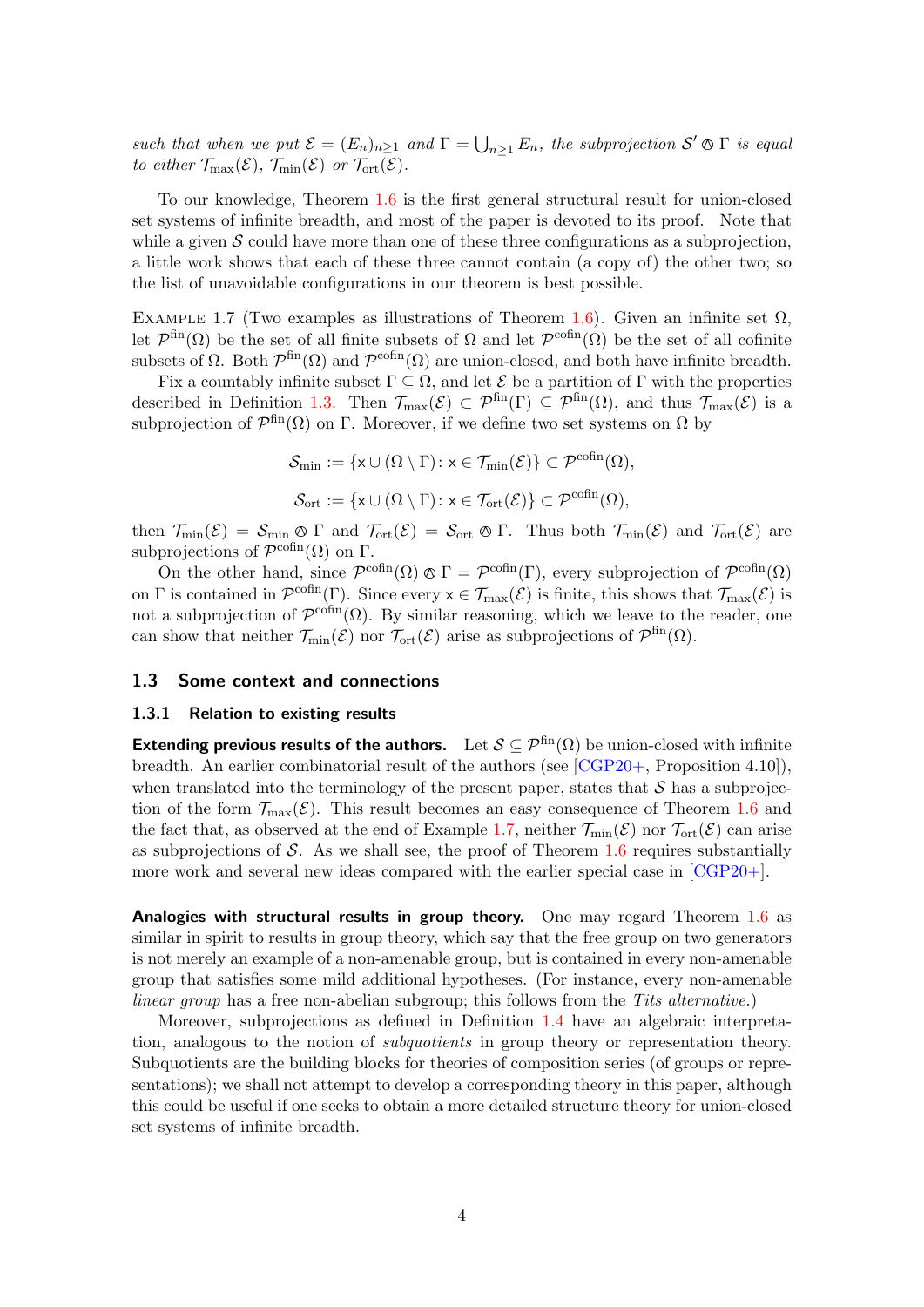Unavoidable configurations in finite set systems. It will follow from Lemma [2.1](#page-6-3) below that although we defined subprojections as projections of subsystems, this is equivalent to taking subsystems of projections.<sup>[2](#page-4-2)</sup> Thus Theorem  $1.6$  is similar in spirit to the main result of [\[BB05\]](#page-20-1), which shows that one of three special patterns must occur as a subprojection in any sufficiently large finite set system.

**Ramsey theory.** There is a Ramsey-theoretic flavour to the statement of Theorem [1.6,](#page-2-2) but it does not seem to follow from the standard Ramsey-type theorems for (hyper)graphs. Nevertheless, the nested inductive arguments that will be used to prove Theorem [1.6](#page-2-2) are reminiscent of similar arguments in infinitary Ramsey theory, and it might be interesting to pursue further links in future work.

#### <span id="page-4-0"></span>1.3.2 Breadth in other settings

One measure of complexity for general set systems is Vapnik–Chervonenkis dimension, which has played a seminal role in various aspects of statistical learning theory. It turns out that when  $\emptyset \in \mathcal{S}$  and  $\mathcal{S}$  is union-closed, its VC-dimension coincides with its breadth (a fuller explanation is provided in Remark [2.8\)](#page-9-1). Attention has mostly focused on examples with finite VC-dimension, since these systems are the ones for which uniform learning guarantees can be devised. Nevertheless, the techniques used to prove Theorem [1.6](#page-2-2) may lead to a better understanding of how things go wrong in settings with infinite VC-dimension.

Breadth of set systems also makes an unexpected appearance in some recent work on model theory  $[ADH^+16, ADH^+13]$  $[ADH^+16, ADH^+13]$  $[ADH^+16, ADH^+13]$ . It turns out that *stable theories* — such as the theory of algebraically closed fields, or the theory of a module over a given ring — will naturally give rise to set systems with infinite breadth. See  $[ADH<sup>+</sup>16$ , Proposition 2.20 and the surrounding remarks<sup>[3](#page-4-3)</sup> for further details.

We already remarked that every union-closed set system can be viewed as a semilattice. Conversely, every semilattice  $S$  can be naturally represented as an intersection-closed set system (this appears to be folklore, but an explicit construction is sketched in [\[CGP20+,](#page-20-0) Section 2.1.). Hence, by taking complements,  $S$  can be modelled by a union-closed set system  $\mathcal{S}$ ; moreover, S has infinite breadth in the sense of lattice theory if and only if  $\mathcal{S}$  has infinite breadth in the sense of Definition [1.2.](#page-1-4) While there has been work on semilattices with small breadth, such as [\[Dit84,](#page-20-2) [Gie94,](#page-20-3) [Law71\]](#page-20-4), to our knowledge there has been no systematic study of semilattices with infinite breadth. The tools developed in this paper to prove Theorem [1.6](#page-2-2) may be useful in further study of the structure of such semilattices.

#### <span id="page-4-1"></span>1.3.3 Applications to Banach algebras

Given a semilattice  $S$ , one can use a representation of  $S$  as a union-closed set system to construct submultiplicative weight functions on  $S$ , which give rise to examples of Banach function algebras. In recent work [\[CGP20+\]](#page-20-0), we obtained a combinatorial characterization of those weights for which the corresponding Banach algebras have the so-called AMNM property of [\[Joh86\]](#page-20-5). Using [\[CGP20+,](#page-20-0) Theorem 3.7] and Theorem [1.6](#page-2-2) of the present paper, together with further combinatorial arguments, one can construct on every semilattice of

<span id="page-4-2"></span><sup>&</sup>lt;sup>2</sup>The authors of [\[BB05\]](#page-20-1) use the terminology "trace" where we have used the word "projection"; we feel that our choice is slightly clearer for the purposes of the present paper.

<span id="page-4-3"></span><sup>&</sup>lt;sup>3</sup>In the statement of  $[ADH^+16,$  $[ADH^+16,$  Proposition 2.20], the assumption "vc( $\Phi$ ) > 0" refers not to VCdimension but to the related notion of VC-density, which we shall not discuss here. The reader should also beware that in  $[ADH<sup>+</sup>16$  $[ADH<sup>+</sup>16$ , Section 2.4], breadth is defined using intersections rather than unions, which yields an equivalent but dual perspective to the one in this paper.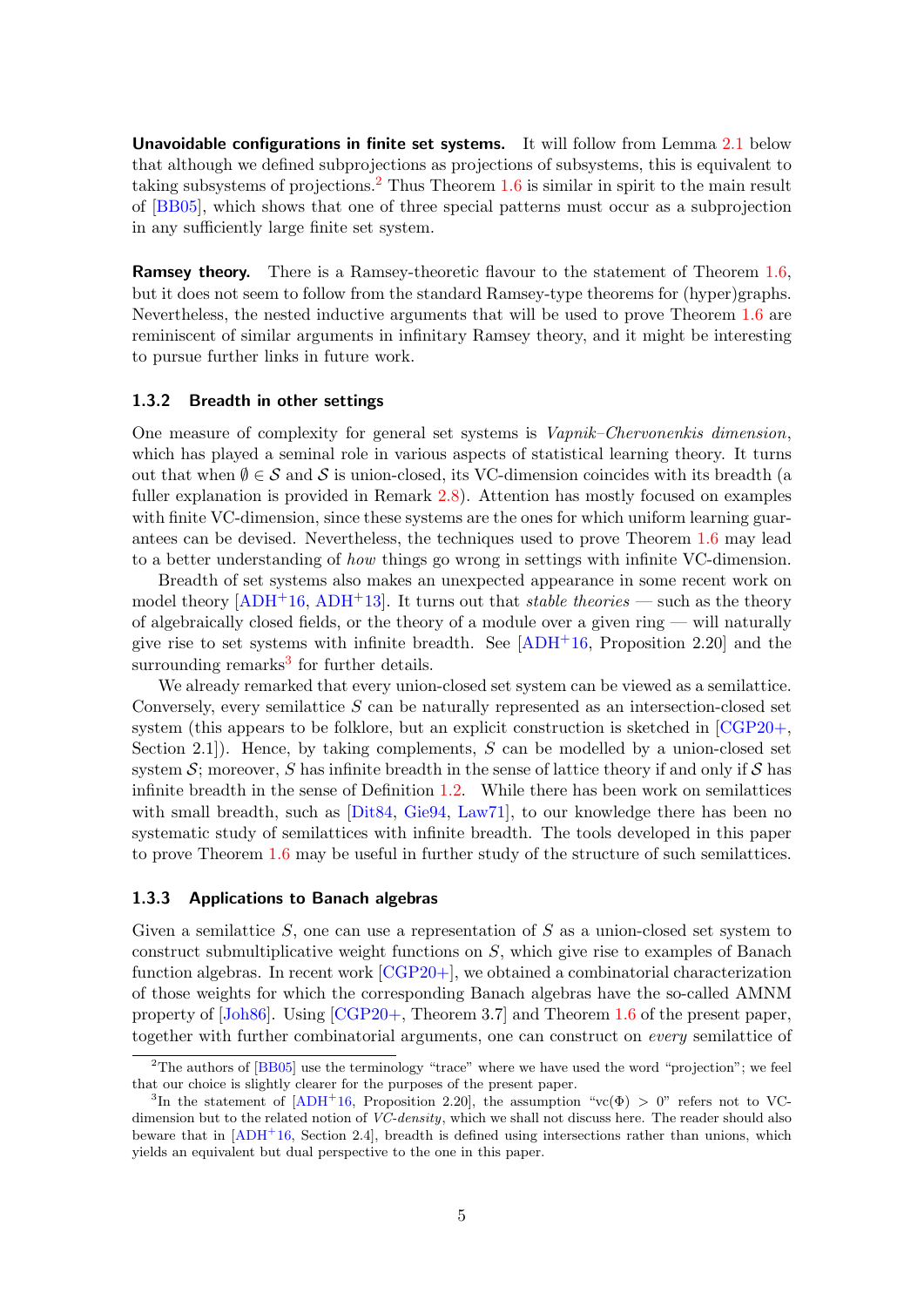infinite breadth a weight whose corresponding Banach algebra fails to have the AMNM property; this resolves a question which was raised implicitly by the first author in [\[Cho13\]](#page-20-6) and pursued further in [\[CGP20+\]](#page-20-0). Details will appear in the article [\[CGP21+\]](#page-20-7).

#### <span id="page-5-0"></span>1.4 Overview of the proof of the main result

This subsection is intended to explain the strategy/intuition behind the technical arguments and definitions in the rest of the paper. However, none of the material in this subsection is logically necessary for the proofs in the following sections. The reader who prefers to see precise details and proofs immediately, should skip to Section [2.](#page-6-0)

In Section [3.1,](#page-10-1) we show how a subprojection of S with the form  $\mathcal{T}_{\text{max}}(\mathcal{E})$  can be recognized inside  $S$ . A further reformulation is carried out in Section [3.2,](#page-12-0) where we show that if sequences  $(E_n)_{n\geq 1}$  in  $\Omega$  and  $(\mathcal{G}_n)_{n\geq 1}$  in  $\mathcal{P}(\Omega)$  can be constructed to satisfy certain recursive properties, then one can inductively build a subprojection of  $S$  of the form  $\mathcal{T}_{\max}(\mathcal{E})$ . Similar results are established for  $\mathcal{T}_{\min}$  and  $\mathcal{T}_{\rm ort}$ ; it is notable that for these two cases, repeated subprojections of S occur naturally. (The relation  $\leq_{p}$  is transitive, as will be shown in Lemma  $2.2$ .)

We can view the task of constructing suitable sequences (yielding either  $\mathcal{T}_{\text{max}}(\mathcal{E}),$  $\mathcal{T}_{\text{min}}(\mathcal{E})$  or  $\mathcal{T}_{\text{ort}}(\mathcal{E})$  as a 1-player game in discrete time, where the "state space" of the game consists of subprojections of S. We start at time  $n = 1$  with initial state  $S_1 = S$ ; and at stage n of the game, if we are in state  $S_n$ , we pass to a subprojection  $S_{n+1} \leq_{\mathsf{p}} S_n$ , subject to certain rules. At stage  $n$ , the permissible "moves" have three possible types, labelled  $MAX_n$ , MIN<sub>n</sub> and ORT<sub>n</sub>.

The results of Section  $3.2$  have the following interpretation: we win the game — in the sense of being able to construct  $\mathcal{T}_{*}$  of the desired form — if it is possible from some point onwards to make an infinite sequence of consecutive moves all of the same type, e.g.

 $MAX_1$ ,  $MIN_2$ ,  $ORT_3$ ,  $ORT_4$ ,  $MAX_5$ ,  $MAX_6$ ,  $MAX_7$ , ...

In making such moves, we might run into a dead end and need to backtrack to an earlier stage of the game. To make progress we need a closer look at how this problem could arise, and what conditions can be imposed to rule out such problems.

Let  $S' \leq_{p} S$ . In Definition [4.5,](#page-15-0) we introduce the concept of being  $\mathcal{T}_{\text{max}}$ -automatic. This definition is rather technical, but is guided by the results in Section [3.2;](#page-12-0) the key point is that if S' is  $\mathcal{T}_{\text{max}}$ -automatic, then for any  $n \in \mathbb{N}$  and any  $\mathcal{V} \leq_{p} \mathcal{S}'$ , there is *always* some move of type  $MAX_n$  starting from  $V$  (Proposition [4.7\)](#page-15-1). Since such a move takes us from V to some  $V' \leq_{p} V \leq_{p} S'$ , and since  $\leq_{p}$  is transitive, one obtains a winning sequence of moves without needing to look ahead; at stage n we can always make a move of  $\text{MAX}_n$ , and whichever one we pick, there will be a move of type  $MAX_{n+1}$  available at the next stage.

Similarly: there are notions of being  $\mathcal{T}_{\text{min}}$ -automatic and  $\mathcal{T}_{\text{ort}}$ -automatic (Definition [4.5](#page-15-0) again), and analogous results showing that set systems with these properties allow the construction of copies of  $\mathcal{T}_{\text{min}}$  or  $\mathcal{T}_{\text{ort}}$  by "making moves without needing to look ahead" (Proposition [4.7](#page-15-1) again). Therefore, Theorem [1.6](#page-2-2) will follow if we can show that  $S$  always has a subprojection that is either  $\mathcal{T}_{\text{max}}$ -automatic,  $\mathcal{T}_{\text{min}}$ -automatic or  $\mathcal{T}_{\text{ort}}$ -automatic. This will be achieved in Proposition [4.6;](#page-15-2) it is here that the precise technical definitions of  $\mathcal{T}_{*}$ automaticity (for  $* \in \{MAX, MIN, ORT\}$ ) becomes important. Section [5](#page-17-0) is devoted to the technical lemmas needed to make this work.

Note that we will end up with a sharper version of Theorem [1.6.](#page-2-2) It is easy to construct examples of S which have subprojections of the form  $\mathcal{T}_{\text{max}}(\mathcal{E})$  but are not  $\mathcal{T}_{\text{max}}$ -automatic; nevertheless, Proposition [4.6](#page-15-2) tells us that *some subprojection* of S will be  $\mathcal{T}_{\text{max}}$ -automatic.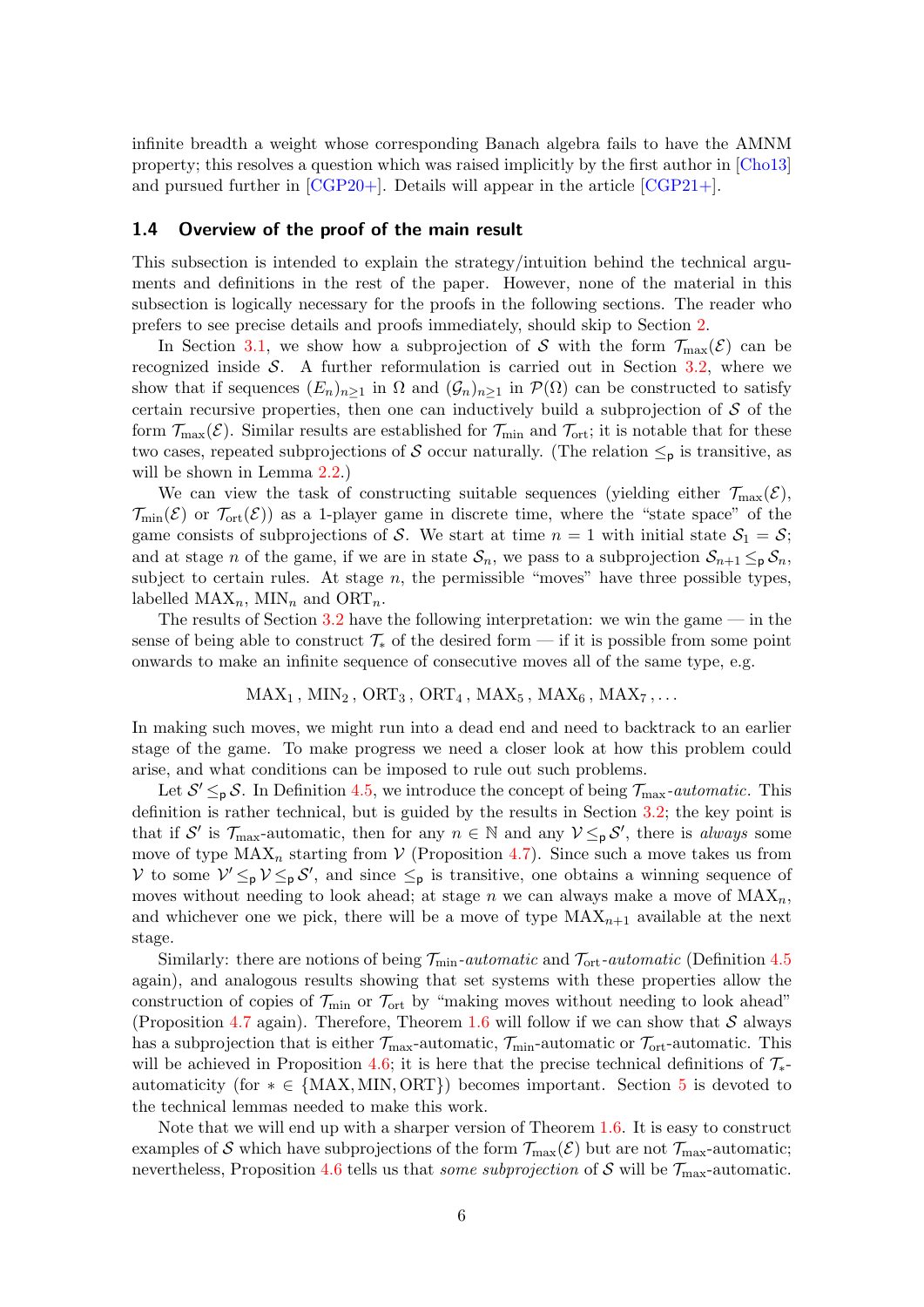## <span id="page-6-0"></span>2 Preliminary results

#### <span id="page-6-1"></span>2.1 Some notation and terminology

In this subsection, we fix the notational conventions that will be used in the rest of the paper.

NOTATION. Let S be a set system on a nonempty set  $\Omega$ . We use the following terminology and notational conventions to aid clarity of our presentation.

- (i) Elements of  $\Omega$  will usually be denoted by lower-case Greek letters. General subsets of  $\Omega$  may be denoted by upper-case Roman letters or upper-case Greek letters; but see the next item.
- (ii) By members of S, we mean subsets of  $\Omega$  which belong to S. We use letters such as a, b, p, etc., to denote members of S, and write a  $\cup$  b and a  $\cap$  b for their union and intersection respectively. The complement of a in  $\Omega$  is denoted by  $a^c$ . If it happens that a and b are disjoint subsets of  $\Omega$ , we shall sometimes emphasize this by writing their union as  $a \cup b$ .
- (iii) We recall (Definition [1.1\)](#page-1-5) that S is said to be union-closed if a,  $b \in S \implies a \cup b \in S$ . Note that with this terminology, "union-closed" need not imply being closed under taking arbitrary unions: the set system  $\mathcal{P}^{\text{fin}}(\Omega)$  in Example [1.7](#page-3-2) illustrates this point.
- (iv) Let  $\mathcal{F} \subseteq \mathcal{P}(\Omega)$ . We write join( $\mathcal{F}$ ) for  $\bigcup_{x \in \mathcal{F}} x$  and meet( $\mathcal{F}$ ) for  $\bigcap_{x \in \mathcal{F}} x$ . Note that if S is union-closed and  $\mathcal{F} \subseteq \mathcal{S}$  is finite, then join $(\mathcal{F}) \in \mathcal{S}$ .
- (v) Let  $(\mathcal{S}_i)$  be a family of subsystems of  $\mathcal{P}(\Omega)$ . We denote the union of these subsystems by  $\bigvee_i \mathcal{S}_i$ ; this should not be confused with  $\{\bigcup_i x_i : x_i \in \mathcal{S}_i \ \forall i\}$ . The intersection of the  $S_i$  is denoted similarly by  $\bigwedge_i S_i$ .

Given  $S \subseteq \mathcal{P}(\Omega)$  and  $\Gamma \subseteq \Omega$ , we already defined the *projection*  $S \otimes \Gamma$  in Definition [1.4.](#page-2-3) We may also define other set systems derived from  $\mathcal S$  using Γ:

$$
S \ominus \Gamma := \{x \setminus \Gamma : x \in S\} \subseteq \mathcal{P}(\Omega \setminus \Gamma),
$$
  
\n
$$
S \otimes \Gamma := \{x \cup \Gamma : x \in S\} \subseteq \mathcal{P}(\Omega),
$$
  
\n
$$
S^{-\Gamma} := \{x \in S : x \cap \Gamma = \emptyset\} \subseteq S,
$$
  
\n
$$
S_{\Gamma} := \{x \in S : x \supseteq \Gamma\} \subseteq S.
$$
  
\n(1)

Clearly, each of these set systems is union-closed if  $S$  is.

#### <span id="page-6-2"></span>2.2 More on subprojections

<span id="page-6-3"></span>LEMMA 2.1 (Equivalent notions of subprojection). Let  $S, \mathcal{T} \subseteq \mathcal{P}(\Omega)$  and let  $X \subseteq \Omega$ . The following are equivalent:

- <span id="page-6-5"></span>(i) (subsystem of a projection) there exists  $X \subseteq \Omega$  such that  $\mathcal{T} \subseteq \mathcal{S} \otimes X$ ;
- <span id="page-6-4"></span>(ii) (projection of a subsystem) there exist  $X \subseteq \Omega$  and  $S' \subseteq S$  such that  $\mathcal{T} = S' \otimes X$ , i.e.  $\mathcal{T} \leq_{p} \mathcal{S}$ .
- <span id="page-6-6"></span>(iii)  $\mathcal{T} \subseteq \mathcal{S} \otimes \text{join}(\mathcal{T})$ .

Moreover, if both S and T are union-closed, in [\(ii\)](#page-6-4) we may choose  $S'$  to be union-closed.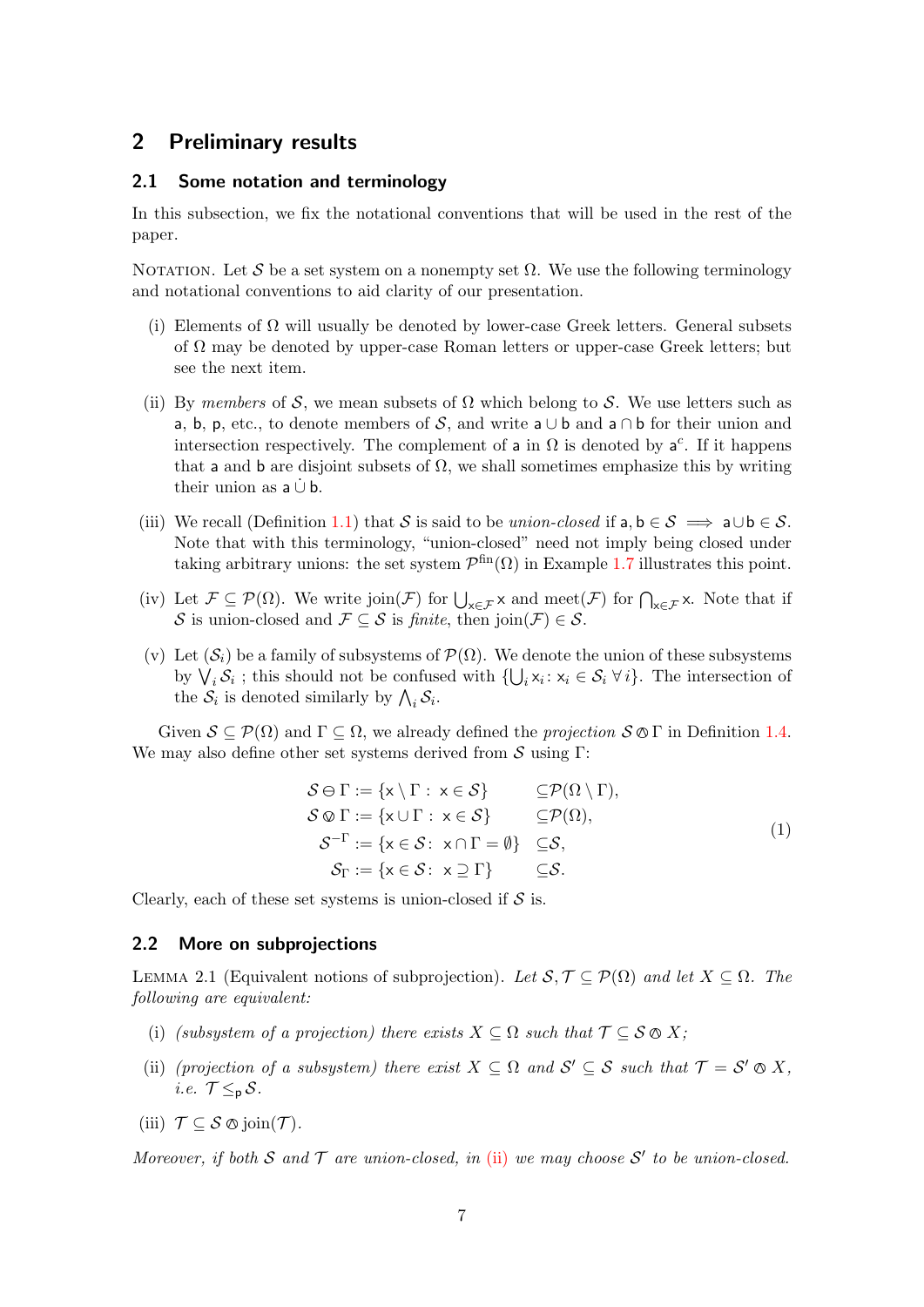The proof of the lemma is routine; we provide details in order to familiarize the reader with the notation that has been previously introduced.

Proof. Suppose that [\(ii\)](#page-6-4) holds. Then

$$
\mathcal{T} = \mathcal{S}' \otimes X = \{ \mathsf{a} \cap X : \mathsf{a} \in \mathcal{S}' \} \subseteq \{ \mathsf{a} \cap X : \mathsf{a} \in \mathcal{S} \} = \mathcal{S} \otimes X ,
$$

and thus [\(i\)](#page-6-5) holds. Similarly: if (i) holds for some  $X \subseteq \Omega$ , then since join( $\mathcal{T}$ )  $\subseteq$  join( $\mathcal{S} \otimes$  $X) \subseteq X$  we have

$$
\mathcal{T} = \mathcal{T} \otimes \text{join}(\mathcal{T}) \subseteq (\mathcal{S} \otimes X) \otimes \text{join}(\mathcal{T}) = \mathcal{S} \otimes \text{join}(\mathcal{T}) ;
$$

and thus [\(iii\)](#page-6-6) holds. The converse implication (iii)  $\implies$  [\(i\)](#page-6-5) is trivial.

Finally, suppose that [\(i\)](#page-6-5) holds. Define  $\mathcal{S}' := \{ \mathsf{a} \in \mathcal{S} : \mathsf{a} \cap X \in \mathcal{T} \} \subseteq \mathcal{S}$ , noting that if  $\mathcal T$  and  $\mathcal S$  are union-closed then so is  $\mathcal S'$ . By construction,

$$
\mathcal{S}' \otimes X = \{ \mathsf{a} \cap X : \mathsf{a} \in \mathcal{S} \text{ and } \mathsf{a} \cap X \in \mathcal{T} \} \subseteq \mathcal{T}.
$$

But by [\(i\),](#page-6-5) each  $b \in \mathcal{T}$  is equal to  $a \cap X$  for some  $a \in \mathcal{S}$ ; this a then belongs to  $\mathcal{S}'$ , and so  $\mathsf{b} \in \mathcal{S}' \otimes X$ . Thus  $\mathcal{T} \subseteq \mathcal{S}' \otimes X$ , and so [\(ii\)](#page-6-4) holds.  $\Box$ 

The property in Lemma  $2.1(i)$  $2.1(i)$  is often more convenient to work with than the original definition of a subprojection, as is shown clearly in the short proof of the next important lemma.

<span id="page-7-0"></span>LEMMA 2.2 (Transitivity of  $\leq_p$ ). Let  $\mathcal{T}_1, \mathcal{T}_2, \mathcal{T}_3$  be set systems on  $\Omega$ . If  $\mathcal{T}_1 \leq_p \mathcal{T}_2$  and  $\mathcal{T}_2 \leq_{\mathsf{p}} \mathcal{T}_3$ , then  $\mathcal{T}_1 \leq_{\mathsf{p}} \mathcal{T}_3$ .

*Proof.* By Lemma [2.1](#page-6-3) [\(i\),](#page-6-5) there exist  $X_2 \subseteq \Omega$  such that  $\mathcal{T}_1 \subseteq \mathcal{T}_2 \otimes X_2$  and  $X_3 \subseteq \Omega$  such that  $\mathcal{T}_2 \subseteq \mathcal{T}_3 \otimes X_3$ . Thus

$$
\mathcal{T}_1 \subseteq (\mathcal{T}_3 \otimes X_3) \otimes X_2 = \mathcal{T}_3 \otimes (X_3 \cap X_2).
$$

Hence, using the same lemma,  $\mathcal{T}_1 \leq_{\mathsf{p}} \mathcal{T}_3$ .

We chose Lemma [2.1](#page-6-3)[\(ii\)](#page-6-4) as our definition of subprojection because, later in the paper, several arguments have an inductive step with the following form: starting from some set system  $\mathcal{T} \subseteq \mathcal{P}(\Omega)$ , we form  $\mathcal{T}^{-F} \otimes X$  for certain choices of F and X. In other words, the natural order of operations is to pass to a subsystem of  $\mathcal T$  and then apply a projection.

By Lemma [2.1,](#page-6-3)  $\mathcal{T}^{-F} \otimes X$  is a subsystem of a projection of  $\mathcal{T}$ , but it is important to note that in general it is not the same as  $(\mathcal{T} \otimes X)^{-F}$ . However, in certain cases the two set systems coincide. The next lemma provides sufficient conditions for this.

<span id="page-7-3"></span>LEMMA 2.3 (Swapping projection and exclusion/inclusion). Let  $X, F \subseteq \Omega$  and let  $\mathcal{T} \subseteq$  $\mathcal{P}(\Omega)$ .

- <span id="page-7-1"></span>(i)  $(\mathcal{T} \otimes X)^{-F} \supseteq \mathcal{T}^{-F} \otimes X$ . If  $X \supseteq F$ , then equality holds.
- <span id="page-7-2"></span>(ii)  $({\mathcal T} \otimes X)_F \subseteq {\mathcal T}_F \otimes X$ . If  $X \supseteq F$ , then equality holds.

Proof. We have

$$
(\mathcal{T} \otimes X)^{-F} = \{ \mathsf{a} \cap X \colon \mathsf{a} \in \mathcal{T}, \mathsf{a} \cap X \cap F = \emptyset \}
$$
  
 
$$
\supseteq \{ \mathsf{a} \cap X \colon \mathsf{a} \in \mathcal{T}, \mathsf{a} \cap F = \emptyset \} = \mathcal{T}^{-F} \otimes X.
$$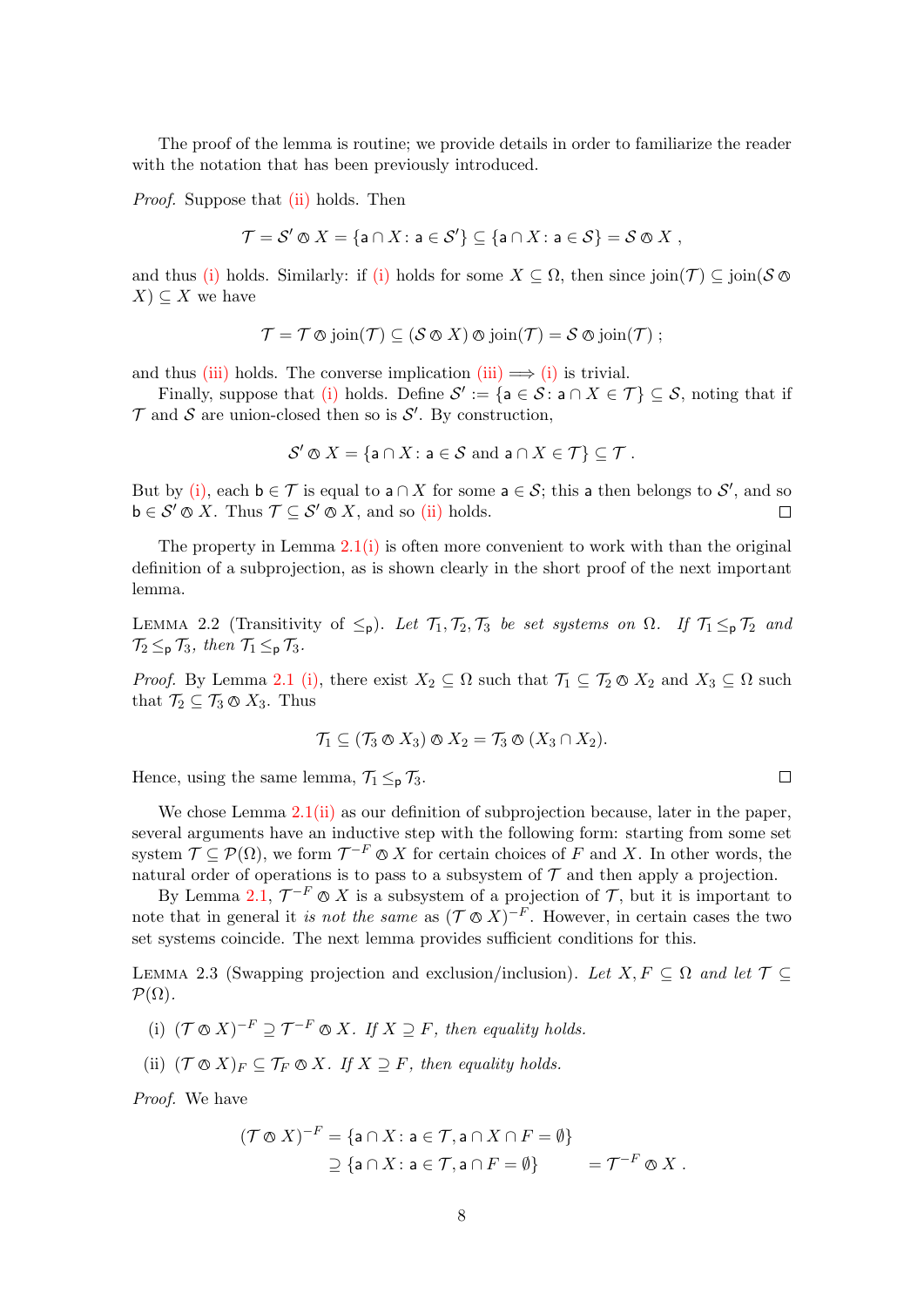If  $X \supseteq F$  then  $X \cap F = F$  and so the inclusion above is an equality. This proves part [\(i\).](#page-7-1) Similarly,

$$
(\mathcal{T} \otimes X)_{F} = \{ \mathsf{a} \cap X \colon \mathsf{a} \in \mathcal{T}, \mathsf{a} \cap X \supseteq F \} \subseteq \{ \mathsf{a} \cap X \colon \mathsf{a} \in \mathcal{T}, \mathsf{a} \supseteq F \} = \mathcal{T}_{F} \otimes X.
$$

If  $X \supseteq F$  then any  $a \in \mathcal{T}$  satisfying  $a \supseteq F$  also satisfies  $a \cap X \supseteq F$ , and so the inclusion above is an equality. This proves part [\(ii\).](#page-7-2)  $\Box$ 

#### <span id="page-8-0"></span>2.3 Incompressible subsets and their witnesses

DEFINITION 2.4 (Incompressible subsets of  $\mathcal{P}(\Omega)$ ). Let F be a finite subset of  $\mathcal{P}(\Omega)$ . If there is a proper subset  $\mathcal{F}' \subset \mathcal{F}$  such that  $\text{join}(\mathcal{F}') = \text{join}(\mathcal{F})$ , we say that  $\mathcal{F}$  is *compressible*; otherwise, we say  $\mathcal F$  is *incompressible*.

Given  $S \subseteq \mathcal{P}(\Omega)$ , we write  $Inc(\mathcal{S})$  for the set of all finite incompressible subsets of S. Given  $n \in \mathbb{N}$ , we write  $\text{Inc}_n(\mathcal{S}) = \{ \mathcal{F} \in \text{Inc}(\mathcal{S}) : |\mathcal{F}| = n \}.$ 

Thus, if S is a union-closed set system on  $\Omega$ , Definition [1.2](#page-1-4) may be rewritten as  $\text{br}(\mathcal{S}) = \sup\{n \in \mathbb{N}: \text{ Inc}_n(\mathcal{S}) \text{ is non-empty}\}.$ 

REMARK 2.5. The example  $\mathcal{P}^{\text{fin}}(\Omega)$  (Example [1.7\)](#page-3-2) has the property that it contains an increasing sequence  $\mathcal{F}_1 \subset \mathcal{F}_2 \subset \ldots$  of finite incompressible subsets. This is not typical; such sequences do not exist for  $\mathcal{T}_{\max}(\mathcal{E})$ ,  $\mathcal{T}_{\min}(\mathcal{E})$  or  $\mathcal{T}_{\text{ort}}(\mathcal{E})$ .

If S is union-closed, incompressible subsets of S with size m generate subsets of S that resemble  $\mathcal{P}(\{1,\ldots,m\})\setminus\{\emptyset\}$ . We now make this more precise. Let  $\mathcal{F}\subseteq\mathcal{P}(\Omega)\setminus\{\emptyset\}$  with  $|\mathcal{F}| = m \geq 2$ , and enumerate  $\mathcal{F}$  as  $\{x_1, \ldots, x_m\}$ . It is easily checked that the following statements are equivalent:

- (i) there exists j such that  $x_j \cap \bigcap_{i \neq j} x_i^c = \emptyset;$
- (ii) there exists j such that  $x_j \subseteq \bigcup_{i \neq j} x_i$ ;
- (iii)  $\{x_1, \ldots, x_m\}$  is compressible.

Thus, such an F is incompressible if and only if there exist  $\gamma_1, \ldots, \gamma_m \in \Omega$  such that

<span id="page-8-1"></span>
$$
\gamma_i \in \mathsf{x}_i \setminus \mathsf{x}_j \qquad \text{whenever } i \neq j. \tag{2}
$$

In fact, this characterizes incompressible subsets of  $\mathcal{P}(\Omega)$  which have size  $\geq 2$  (for if  $\mathcal{G} \in \text{Inc}(\Omega)$  with  $|\mathcal{G}| \geq 2$ , then  $\emptyset \notin \mathcal{G}$ ).

DEFINITION 2.6. Let  $\mathcal{F} = \{x_1, \ldots, x_m\} \subset \mathcal{P}(\Omega)$  with  $m \geq 2$  be incompressible. A subset  $F = \{\gamma_1, \ldots, \gamma_m\}$  of  $\Omega$  is called a witness of incompressibility for F, or just a witness for F, if it satisfies [\(2\)](#page-8-1). Equivalently, each  $\gamma_j$  is contained in a unique member of F.

REMARK 2.7. Every 1-element subsystem of  $\mathcal{P}(\Omega)$  is incompressible. However, for the definition of a witness we restrict our attention to subfamilies of size at least 2. One reason is that some useful results such as Lemma [2.9](#page-9-2)[\(i\)](#page-9-3) become false if we allow witnesses of size 1. Also, the 1-element subfamily  $\{\emptyset\}$  is incompressible, but does not admit a witness at all.

The next remark is included for background interest; we will not need it for the proof of our main result. It provides additional detail connected with the remarks in Section [1.3.](#page-3-0)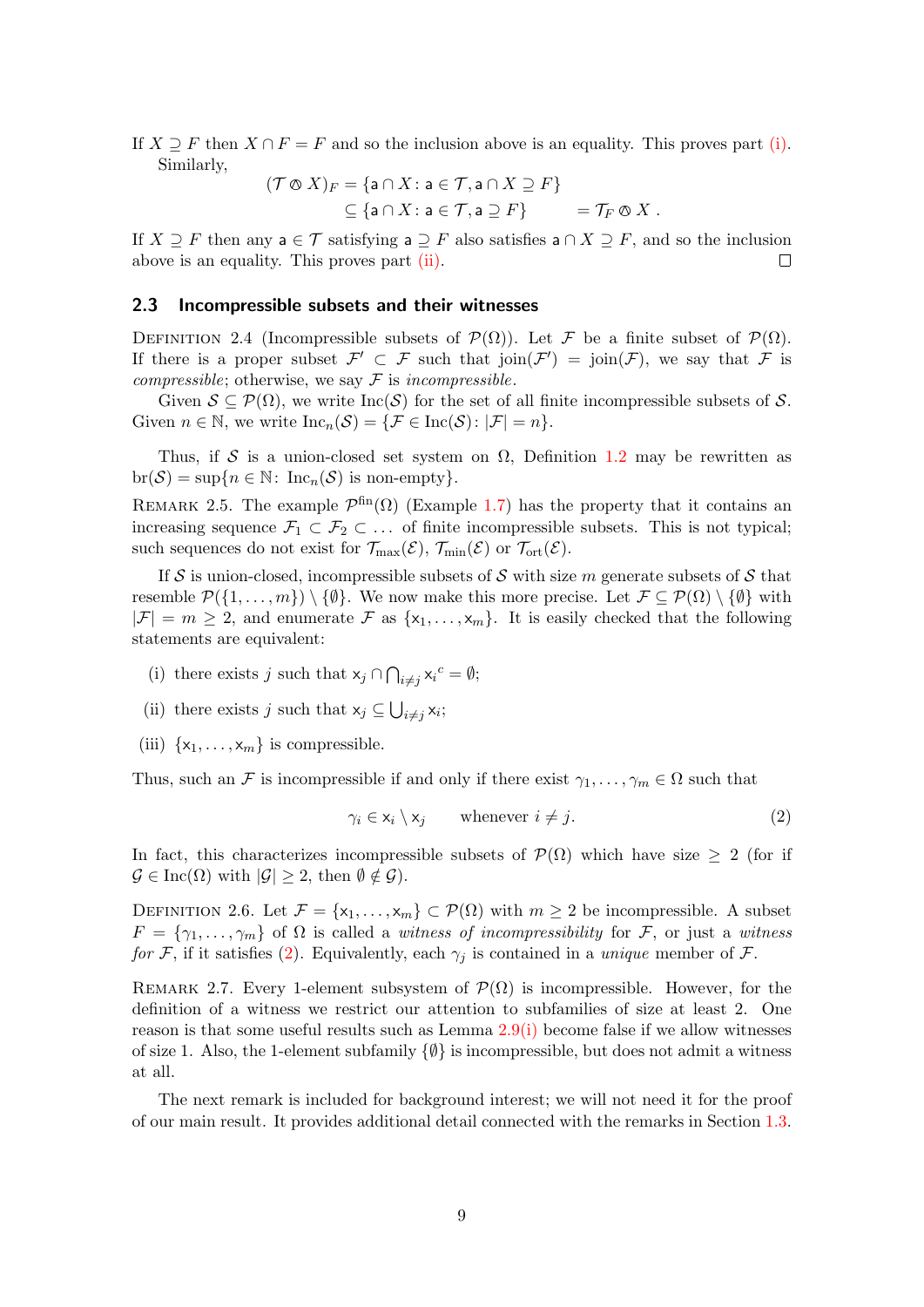<span id="page-9-1"></span>REMARK 2.8 (Breadth and VC-dimension). If S is a set system on  $\Omega$  (not necessarily union-closed) and F is a finite non-empty subset of  $\Omega$ , then S is said to *shatter* F if  $\mathcal{S} \otimes F = \mathcal{P}(F)$ . This concept is important for statistical learning theory, so it is interesting to note its connection with the (lattice-theoretic) notion of breadth.

Let  $S \subseteq \Omega$  be union-closed. If S shatters some finite set  $\emptyset \neq F \subseteq \Omega$ , then a fortiori  $S \otimes F \supseteq {\{\gamma\}}$ :  $\gamma \in F$ , and hence F is a witness of incompressibility for some  $\mathcal{F} \subseteq \mathcal{S}$ . In the other direction: let  $S \subseteq \mathcal{P}(\Omega)$  be union-closed and satisfy  $\emptyset \in \mathcal{S}$ . Suppose there exists  $\mathcal{G} \in \text{Inc}_n(\mathcal{S})$  for some  $n \geq 2$ , and let G be a witness of incompressibility for  $\mathcal{G}$ . It then follows from the assumptions on  $S$  that  $S$  shatters  $G$ .

The Vapnik–Chervonenkis (VC) dimension of a set system  $S \subseteq \mathcal{P}(\Omega)$  is defined as the supremum of |F| over all finite subsets  $F \subseteq \Omega$  that are shattered by S. The calculations above show that when S is union-closed and  $\emptyset \in \mathcal{S}$ , then  $\text{br}(\mathcal{S}) = \dim_{\text{VC}}(\mathcal{S})$ .

#### <span id="page-9-0"></span>2.4 Various lemmas

In this section, we collect some properties of witnesses which will be useful later, and then apply them to study how breadth behaves when combining or projecting set systems.

<span id="page-9-2"></span>LEMMA 2.9. Let  $\mathcal{F} \in \text{Inc}_n(\mathcal{P}(\Omega))$  for some  $n \geq 2$ .

- <span id="page-9-3"></span>(i) Any witness for F is contained in  $\mathrm{join}(\mathcal{F})$  and has empty intersection with meet $(\mathcal{F})$ .
- <span id="page-9-4"></span>(ii) If F is a witness for F, and  $G \subseteq F$  with  $|G| \geq 2$ , then G is a witness for a (unique) incompressible  $\mathcal{G} \subseteq \mathcal{F}$ .

*Proof.* Let F be a witness for F. Each element of F is an element of some member of F and hence is an element of the union of all members of  $\mathcal{F}$ ; that is,  $F \subseteq \text{join}(\mathcal{F})$ . If there existed some  $\gamma \in F \cap \text{meet}(\mathcal{F})$  then  $\gamma$  would be an element of two distinct members of  $\mathcal{F}$ , contradicting what it means to be a witness. This proves [\(i\).](#page-9-3)

Now suppose that  $G \subseteq F$  with  $|G| \geq 2$ . For each  $\alpha \in G$  let  $x_{\alpha}$  be the *unique* member of F to which  $\alpha$  belongs, and let  $\mathcal{G} = {\{\mathsf{x}_{\alpha}: \alpha \in G\}} \subseteq \mathcal{F}$ . It is easily checked that G is a witness for G. If  $\mathcal{H} \subseteq \mathcal{F}$  also has the property that G is a witness for  $\mathcal{H}$ , then  $\mathcal{H}$  must contain G (since  $z \in \mathcal{F}$  and  $\alpha \in \mathcal{Z}$  implies  $z = x_{\alpha}$ ) and must also satisfy  $|\mathcal{H}| = |G| = |\mathcal{G}| < \infty$ , and so  $\mathcal{H} = \mathcal{G}$ . This proves [\(ii\).](#page-9-4)  $\Box$ 

Whenever  $\mathcal{T} \leq_{p} \mathcal{S}$ , incompressible subsets of  $\mathcal{T}$  can always be "lifted" to incompressible subsets of  $S$ . To state things precisely, we make the following definition.

DEFINITION 2.10 (Liftings). Let  $S \subseteq \mathcal{P}(\Omega)$  be a non-empty set system, and let  $\Gamma \subseteq \Omega$ . Given  $\mathcal{J} \subseteq \mathcal{S} \otimes \Gamma$ , a lifting of  $\mathcal{J}$  (relative to  $\mathcal{S}$  and  $\Gamma$ ) is a set system  $\mathcal{I} \subseteq \mathcal{S}$  such that the truncation map  $a \mapsto a \cap \Gamma$  restricts to a bijection  $\mathcal{I} \to \mathcal{J}$ .

Liftings of a given  $\mathcal{J} \subseteq \mathcal{S} \otimes \Gamma$  always exist, since the truncation map  $\mathcal{S} \to \mathcal{S} \otimes \Gamma$  is surjective by definition. (In the desired applications,  $J$  will be finite, so we can avoid invoking the axiom of choice.)

<span id="page-9-5"></span>LEMMA 2.11 (Lifting incompressible subsets of a subprojection). Let  $S \subseteq \mathcal{P}(\Omega)$ , let  $\Gamma \subseteq \Omega$ be non-empty, and let  $\mathcal{T} = \mathcal{S} \otimes \Gamma$ . Suppose  $\mathcal{J} \in \text{Inc}(\mathcal{T})$  with  $|\mathcal{J}| \geq 2$ , and let J be a witness for J. Let  $\mathcal{I} \subseteq \mathcal{S}$  be any lifting of J. Then  $\mathcal{I}$  is an incompressible subsystem of  $S$ , and J is a witness for  $I$ .

*Proof.* By Lemma [2.9](#page-9-2)[\(i\),](#page-9-3) we have  $J \subseteq \text{join}(\mathcal{J}) \subseteq \Gamma$ . In particular,  $J \subseteq \text{join}(\mathcal{I})$ . It suffices to prove that each  $\alpha \in J$  belongs to a unique member of  $\mathcal I$ . Suppose otherwise: then there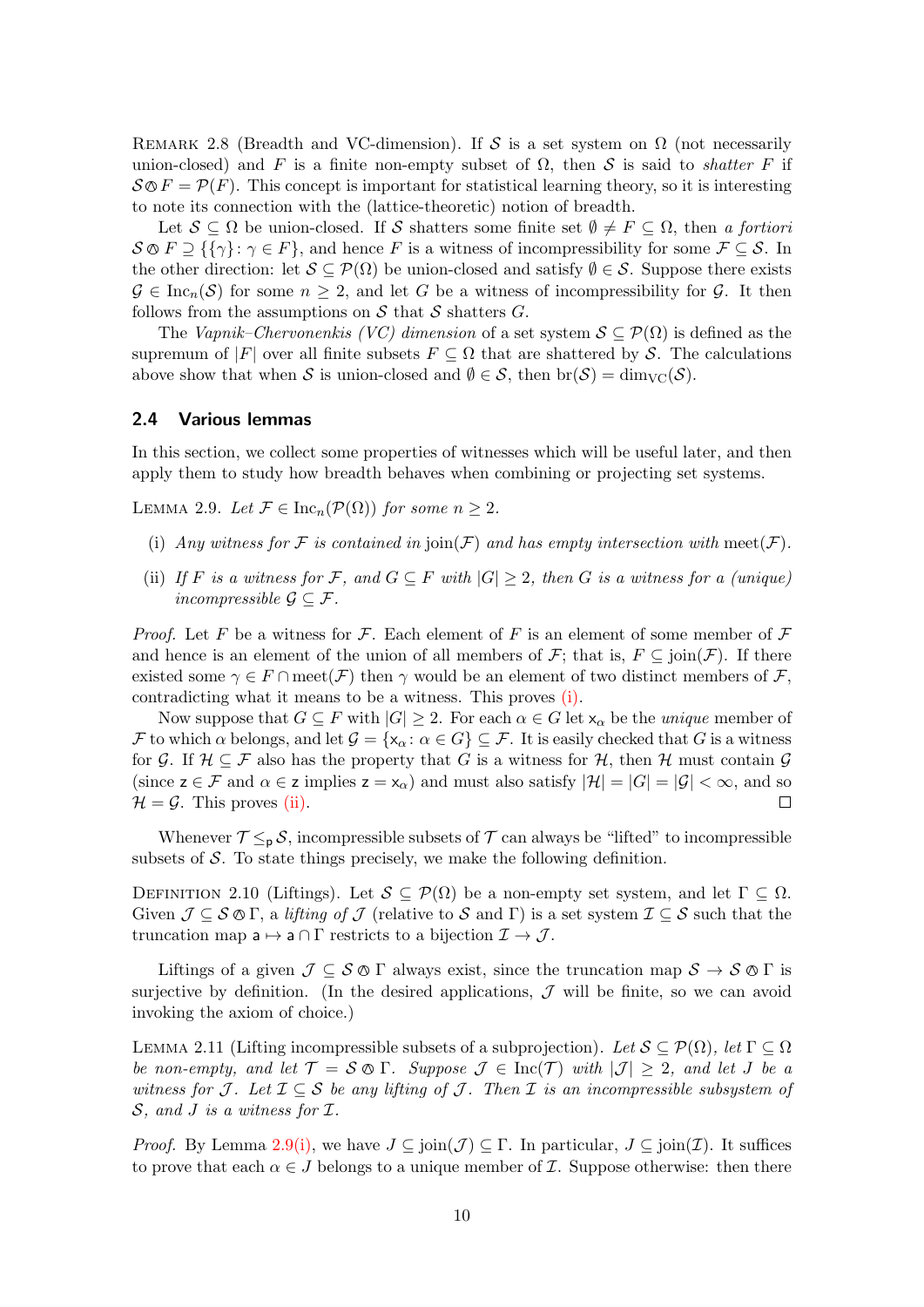exists  $\alpha \in J$  which belongs to two distinct members of  $\mathcal{I}$ , say  $x_1$  and  $x_2$ . Hence  $\alpha \in x_1 \cap \Gamma$ and  $\alpha \in x_2 \cap \Gamma$ . This is a contradiction, since  $x_1 \cap \Gamma$  and  $x_2 \cap \Gamma$  are members of  $\mathcal J$  and  $J$ is a witness for  $\mathcal{J}.$  $\Box$ 

<span id="page-10-4"></span>LEMMA 2.12 (Coarse-graining of an incompressible system). Let  $\mathcal G$  be an incompressible subsystem of  $\mathcal{P}(\Omega)$ , with a witness G. Let  $\mathcal{G} = \bigvee_{i=1}^{n} \mathcal{G}_i$ , with  $n \geq 2$ , be a partition of  $\mathcal{G}$ into a disjoint union of non-empty subsystems. For each  $i = 1, \ldots, n$ , put  $x_i = \text{join}(\mathcal{G}_i)$ , and pick exactly one element  $\gamma_i \in x_i \cap G$ . Then  $\{x_i : i = 1, \ldots, n\}$  is incompressible, with  $\{\gamma_i: 1 \leq i \leq n\}$  as a witness.

*Proof.* By definition, for each  $i \in \{1, \ldots, n\}$ ,  $\gamma_i \in x_i$ . Suppose that there exist distinct i and j with  $\gamma_i \in x_i \cap x_j$ . Then there exist  $a_i \in \mathcal{G}_i \subset \mathcal{G}$  and  $a_j \in \mathcal{G}_j \subset \mathcal{G}$  such that  $\gamma_i \in \mathsf{a}_i \cap \mathsf{a}_j$ , which contradicts the assumption that G is a witness for G. We conclude that whenever i and j are distinct,  $\gamma_i$  belongs to  $x_i \setminus x_j$ ; thus it is a witness of incompressibility for  $\{x_1, \ldots, x_n\}$ .  $\Box$ 

In the last lemma of this section, we observe how the breadth of a union-closed set system interacts with the breadth of its subsystems and projections.

<span id="page-10-5"></span>LEMMA 2.13. Let  $S, S_1, \ldots, S_m \subseteq \mathcal{P}(\Omega)$  be union-closed, and let  $X_1, \ldots, X_m$  be subsets of  $\Omega$  such that  $\Omega = X_1 \cup \ldots \cup X_m$ .

- <span id="page-10-2"></span>(i) Suppose br $(\mathcal{S}_i) < \infty$  for each i. If  $\mathcal{S} = \bigvee_{i=1}^m \mathcal{S}_i$ , then br $(\mathcal{S}) < \infty$ .
- <span id="page-10-3"></span>(ii) Suppose that  $\text{br}(S \otimes X_i) < \infty$  for all  $1 \leq i \leq m$ . Then  $\text{br}(S) < \infty$ .

*Proof.* To prove [\(i\),](#page-10-2) let  $n_i = \text{br}(\mathcal{S}_i)$  and let  $n = \sum_{i=1}^m n_i$ . For  $\mathcal{J} \subseteq \mathcal{S}$ , we may write  $\mathcal{J} = \bigvee_{i=1}^{m} (\mathcal{J} \wedge \mathcal{S}_i)$ . By the pigeonhole principle, if  $|\mathcal{J}| > n$  then there is at least one i such that  $|\mathcal{J} \wedge \mathcal{S}_i| > n_i$ , and for this  $i, \mathcal{J} \wedge \mathcal{S}_i$  is compressible. Hence  $\mathcal{J}$  is compressible, as any superset of a compressible set is again compressible. This implies that  $\text{br}(\mathcal{S}) \leq n$ , so  $S$  has finite breadth.

We now prove [\(ii\).](#page-10-3) Towards a contradiction, suppose that  $\text{br}(\mathcal{S}) = \infty$ . Let  $n_i = \text{br}(\mathcal{S} \otimes$  $X_i$ , and take  $k > \sum_{i=1}^m n_i$ . Since S has infinite breadth, it contains an incompressible subset F with a witness F such that  $|\mathcal{F}| = |F| = k$ .

By the definition of a witness, for each  $\alpha \in F$  there exists a unique member of F containing  $\alpha$ , which we denote by  $x_{\alpha}$ . For  $1 \leq i \leq m$ , define  $\mathcal{F}_i = \{x_{\alpha} : \alpha \in F \cap X_i\} \subseteq \mathcal{F}$ . Then  $\mathcal{F} = {\mathbf{x}_{\alpha} : \alpha \in F} = \bigvee_{i=1}^{m} \mathcal{F}_i$ , as  $\Omega = X_1 \cup \ldots \cup X_m$ . So by the pigeonhole principle, there is at least one *i* such that  $|\mathcal{F}_i| > n_i$ . Hence  $|F \cap X_i| = |\mathcal{F}_i| \ge n_i + 1 \ge 2$ . Then since  $F \cap X_i$  is a witness of incompressibility for  $\mathcal{F}_i \otimes X_i$ , we have  $n_i = \text{br}(\mathcal{S} \otimes X_i) \geq |\mathcal{F}_i \otimes X_i| \geq$  $n_i + 1$ ; a contradiction.  $\Box$ 

## <span id="page-10-0"></span>3 A closer look at our target configurations

#### <span id="page-10-1"></span>3.1 Recognizing the desired configurations

Throughout this subsection, but not the subsequent ones, we fix:

- a union-closed set system  $\mathcal{S} \subset \mathcal{P}(\Omega)$ ;
- a sequence  $(E_n)_{n>1}$  of finite, non-empty subsets of  $\Omega$  with  $|E_n| = n+1$  for all  $n \in \mathbb{N}$ .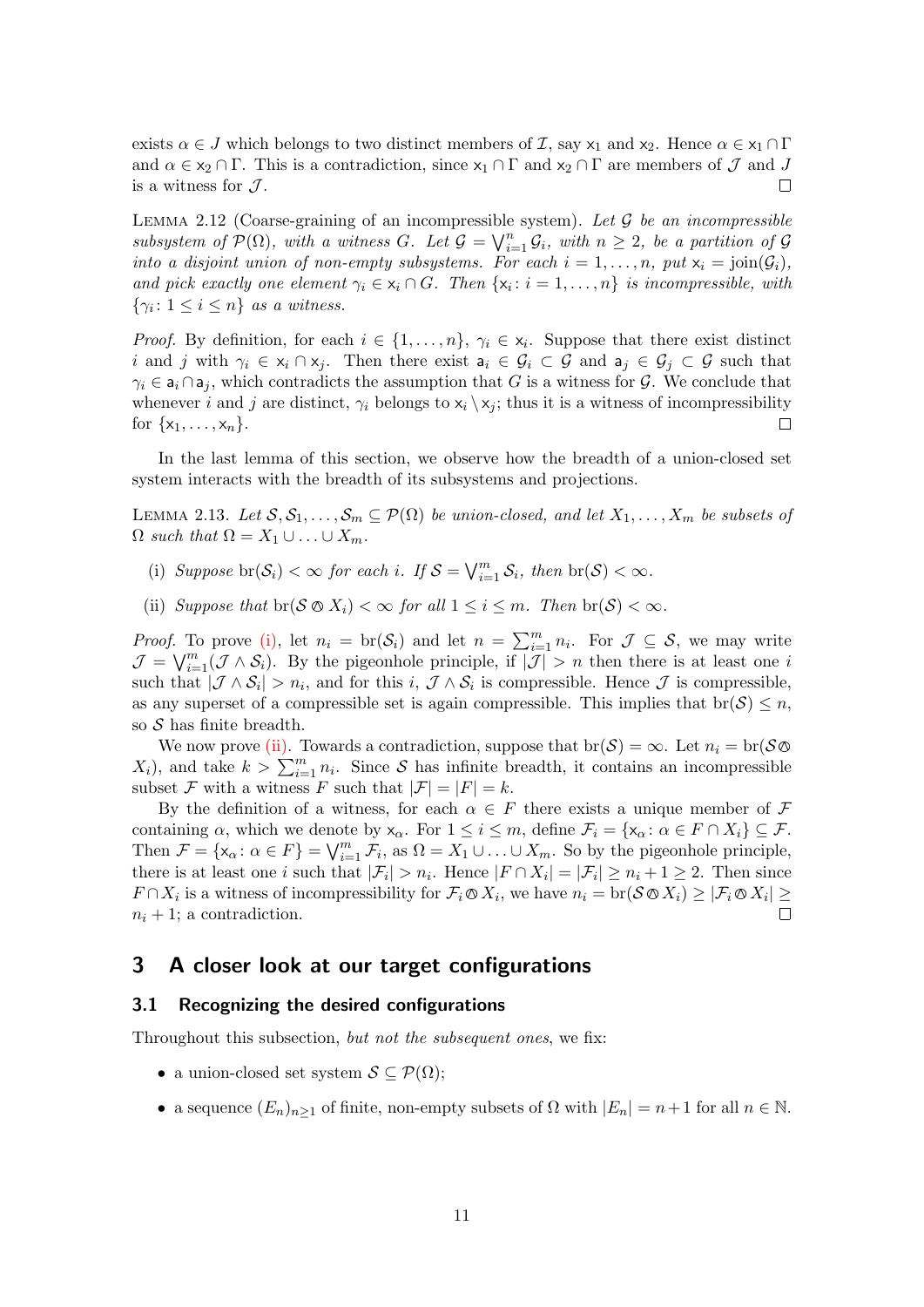For  $n \in \mathbb{N}$ , we put  $E_{\leq n} := \bigcup_{j=1}^{n-1} E_j$  and  $E_{\geq n} := \bigcup_{k=n+1}^{\infty} E_k$ , with the convention that  $E_{\leq 1} = \emptyset$ . Let  $\mathcal{E} = \{E_n : n \in \mathbb{N}\}\$ , so that join $(\mathcal{E}) = \bigcup_{n \geq 1} E_n$ .

Unlike Definition [1.3,](#page-1-3) we do not assume at the outset that the sets  $E_n$  are pairwise dis-joint. However, the results of this subsection, Lemmas [3.1,](#page-11-0) [3.2](#page-11-1) and [3.3,](#page-12-1) provide sufficient<sup>[4](#page-11-2)</sup> conditions for the  $E_n$  to be pairwise disjoint and for S to have a subprojection equal to  $\mathcal{T}_{\max}(\mathcal{E}), \mathcal{T}_{\min}(\mathcal{E})$  and  $\mathcal{T}_{\text{ort}}(\mathcal{E})$  respectively.

**Recognizing**  $\mathcal{T}_{\text{max}}(\mathcal{E}) \leq_{p} \mathcal{S}$ . Suppose that the sets  $E_n$  are pairwise disjoint, and that  $\mathcal{T}_{\max}(\mathcal{E}) \subseteq \mathcal{S} \otimes (\text{join}(\mathcal{E}))$ . The *n*th level in  $\mathcal{T}_{\max}(\mathcal{E})$  is generated by taking finite unions of all sets of the form  $\{\gamma\}\cup E_{\leq n}$  where  $\gamma \in E_n$ ; and such a set must have the form  $x \cap \text{join}(\mathcal{E})$ for some  $x \in \mathcal{S}$ . Collecting such x, one for each  $\{\gamma\} \cup E_{\leq n}$ , gives rise to a lifting for the generating set with witness  $E_n$ . Hence, there exists a sequence  $(\mathcal{F}_n)_{n\geq 1}$  of subsets of S with the following properties:

- (WIT) each  $\mathcal{F}_n$  is incompressible, and has  $E_n$  as a witness;
- (MAX) for all  $n \in \mathbb{N}$ , meet $(\mathcal{F}_n) \supseteq E_{\leq n}$  and join $(\mathcal{F}_n) \cap E_{\geq n} = \emptyset$ .

Conversely, the next lemma says in effect that these two necessary conditions are also sufficient. In particular, they automatically imply that  $E_j \cap E_k = \emptyset$  for all  $1 \leq j < k$ .

<span id="page-11-0"></span>LEMMA 3.1. Suppose there exists a sequence  $(\mathcal{F}_n)_{n>1}$  of subsets of S satisfying (WIT) and (MAX). Then the sets  $E_n$  are pairwise disjoint; and the union-closed set system generated by  $(\bigvee_{n=1}^{\infty} \mathcal{F}_n) \otimes \text{join}(\mathcal{E})$  is  $\mathcal{T}_{\text{max}}(\mathcal{E})$ .

*Proof.* From (MAX) we have  $E_{\leq n} \subseteq \text{meet}(\mathcal{F}_n)$  for every  $n \geq 2$ . But by (WIT),  $E_n$  is a witness for  $\mathcal{F}_n$ , so Lemma [2.9](#page-9-2) implies that  $E_n \cap E_{\le n} \subseteq E_n \cap \text{meet}(\mathcal{F}_n) = \emptyset$ . Hence  $E_j \cap E_k = \emptyset$  whenever  $1 \leq j < k$ .

To prove the second part, given any  $x \in \mathcal{F}_n$  consider the decomposition

$$
x \cap \text{join}(\mathcal{E}) = (x \cap E_{< n}) \cup (x \cap E_n) \cup (x \cap E_{> n}).
$$

(Recall that we use  $\dot{\cup}$  to signify the fact that the sets forming the union are pairwise disjoint.) The second term equals  $\{\gamma\}$  for some  $\gamma \in E_n$ , since  $x \in \mathcal{F}_n$  and  $E_n$  is a witness for  $\mathcal{F}_n$ . By the condition (MAX), the first term equals  $E_{\leq n}$  and the third term is empty. Thus each member of  $\mathcal{F}_n \otimes \text{join}(\mathcal{E})$  is one of the generating elements of  $\mathcal{T}_{\text{max}}(\mathcal{E})$ .  $\Box$ 

**Recognizing**  $\mathcal{T}_{\min}(\mathcal{E}) \leq_{p} \mathcal{S}$ . Suppose that the sets  $E_n$  are pairwise disjoint, and that  $\mathcal{T}_{\min}(\mathcal{E}) \subseteq \mathcal{S} \otimes (\text{join}(\mathcal{E}))$ . The *n*th level in  $\mathcal{T}_{\min}(\mathcal{E})$  is generated by taking finite unions of all sets of the form  $\{\gamma\} \cup E_{\geq n}$  where  $\gamma \in E_n$ , and such a set must have the form  $x \cap \text{join}(\mathcal{E})$  for some  $x \in \mathcal{S}$ . Collecting such x, one for each  $\{\gamma\} \cup E_{>n}$ , gives rise to a lifting for the generating set with witness  $E_n$ . Hence, there exists a sequence  $(\mathcal{F}_n)_{n>1}$  of subsets of  $S$  with the following properties:

- (WIT) each  $\mathcal{F}_n$  is incompressible, and has  $E_n$  as a witness;
- (MIN) for all  $n \in \mathbb{N}$ , meet $(\mathcal{F}_n) \supseteq E_{\geq n}$  and join $(\mathcal{F}_n) \cap E_{\leq n} = \emptyset$ .

There is an analogue of Lemma [3.1.](#page-11-0) The proof is very similar, so we will give fewer details.

<span id="page-11-1"></span>LEMMA 3.2. Suppose there exists a sequence  $(\mathcal{F}_n)_{n>1}$  of subsets of S satisfying (WIT) and (MIN). Then the sets  $E_n$  are pairwise disjoint; and the union-closed set system generated by  $(\bigvee_{n=1}^{\infty} \mathcal{F}_n) \otimes \text{join}(\mathcal{E})$  is  $\mathcal{T}_{\text{min}}(\mathcal{E})$ .

<span id="page-11-2"></span><sup>&</sup>lt;sup>4</sup>It will be shown en route that these conditions are also necessary, although this is not required for the proof of Theorem [1.6.](#page-2-2)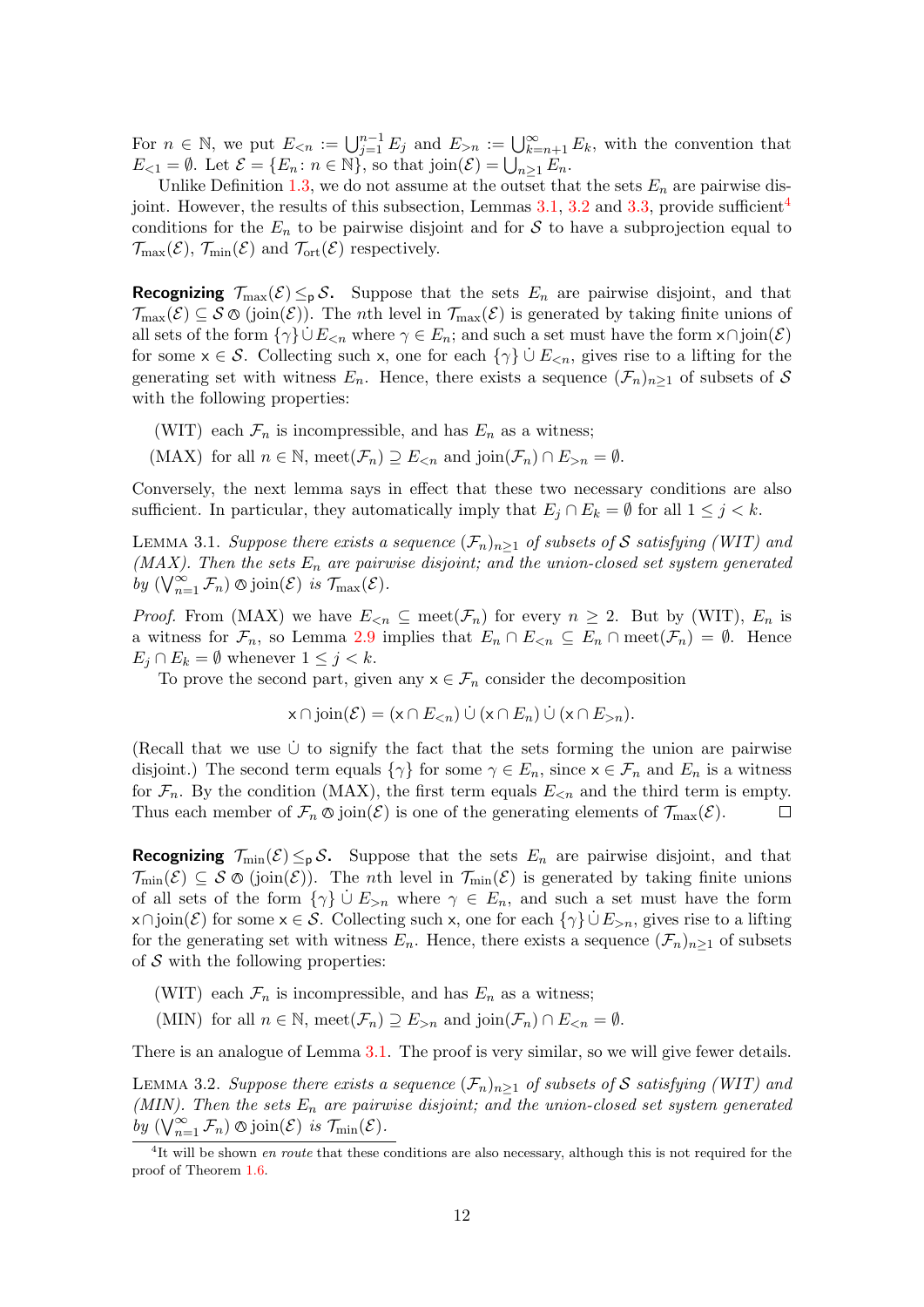*Proof.* By (WIT)  $E_n$  is a witness for  $\mathcal{F}_n$ , so in particular  $E_n \subseteq \text{join}(\mathcal{F}_n)$ . But by the second part of (MIN), join $(\mathcal{F}_n)$  is disjoint from  $E_{\leq n}$ ; thus  $E_{\leq n} \cap E_n = \emptyset$ , as in the  $\mathcal{T}_{\text{max}}$ case.

For the second part, note that for each  $x \in \mathcal{F}_n$  we have

$$
x \cap \text{join}(\mathcal{E}) = (x \cap E_{< n}) \cup (x \cap E_n) \cup (x \cap E_{> n}) = \{ \gamma \} \cup E_{> n}
$$

and these sets generate  $\mathcal{T}_{\min}(\mathcal{E})$ .

**Recognizing**  $\mathcal{T}_{\text{ort}}(\mathcal{E}) \leq_{p} \mathcal{S}$ . Suppose that the sets  $E_n$  are pairwise disjoint, and that  $\mathcal{T}_{\text{ort}}(\mathcal{E}) \subseteq \mathcal{S} \otimes (\text{join}(\mathcal{E}))$ . The *n*th level in  $\mathcal{T}_{\text{ort}}(\mathcal{E})$  is generated by taking finite unions of all sets of the form  $\{\gamma\} \cup E_{\leq n} \cup E_{\geq n}$  where  $\gamma \in E_n$ , and such a set must have the form  $x \cap \text{join}(\mathcal{E})$  for some  $x \in \mathcal{S}$ . Collecting such x, one for each  $\{\gamma\} \cup E_{\leq n} \cup E_{\geq n}$ , gives rise to a lifting for the generating set with witness  $E_n$ . Hence, there exists a sequence  $(\mathcal{F}_n)_{n>1}$  of subsets of  $\mathcal S$  with the following properties:

- (WIT) each  $\mathcal{F}_n$  is incompressible, and has  $E_n$  as a witness;
- (ORT) for all  $n \in \mathbb{N}$ , meet $(\mathcal{F}_n) \supseteq E_{\geq n} \cup E_{\leq n}$ .

As in the previous two cases, we get a converse statement.

<span id="page-12-1"></span>LEMMA 3.3. Suppose there exists a sequence  $(\mathcal{F}_n)_{n>1}$  of subsets of S satisfying (WIT) and (ORT). Then the sets  $E_n$  are pairwise disjoint; and the union-closed set system generated by  $(\bigvee_{n=1}^{\infty} \mathcal{F}_n) \otimes \text{join}(\mathcal{E})$  is  $\mathcal{T}_{\text{ort}}(\mathcal{E})$ .

*Proof.* Similarly to the  $\mathcal{T}_{\text{max}}$  case, by combining the condition  $E_{>n} \cup E_{\leq n} \subseteq \text{meet}(\mathcal{F}_n)$ with the condition (WIT), it follows that  $E_n \cap (E_{>n} \cup E_{. We also have, for each$  $n \in \mathbb{N}$  and each  $x \in \mathcal{F}_n$ ,

$$
x \cap \text{join}(\mathcal{E}) = (x \cap E_{< n}) \cup (x \cap E_n) \cup (x \cap E_{> n}) = E_{< n} \cup \{\gamma\} \cup E_{> n}
$$

and sets of these form generate  $\mathcal{T}_{ort}(\mathcal{E})$ .

#### <span id="page-12-0"></span>3.2 Inductive reformulation of our target configurations

We now build on the previous observations to obtain necessary and sufficient conditions with an inductive flavour. Intuitively, these conditions have the following flavour: in each of the three cases there is a certain kind of "move" that one is allowed to apply to a given union-closed set system; and being able to make an infinite sequence of "moves" of that kind will allow one to construct a subprojection of the form  $\mathcal{T}_{\text{max}}$ ,  $\mathcal{T}_{\text{min}}$  or  $\mathcal{T}_{\text{ort}}$ .

Let  $\Omega$  be a non-empty set. Recall (Example [1.7\)](#page-3-2) that  $\mathcal{P}^{\text{fin}}(\Omega)$  denotes the set of all finite subsets of  $\Omega$ .

<span id="page-12-4"></span>PROPOSITION 3.4 (Reformulating  $\mathcal{T}_{\text{max}}$ ). Let  $\mathcal{S} \subseteq \mathcal{P}(\Omega)$  be a union-closed set system, and let  $(E_n)_{n\geq 1}$  be a sequence in  $\mathcal{P}^{\text{fin}}(\Omega)$ , with  $|E_n|\geq 2$  for all n. The following are equivalent:

- <span id="page-12-2"></span>(i) there exist incompressible subsets  $\mathcal{F}_n \subseteq \mathcal{S}$  for all  $n \in \mathbb{N}$ , which satisfy the conditions (WIT) and (MAX) with respect to  $(E_n)_{n\geq 1}$ ;
- <span id="page-12-3"></span>(ii) there exist incompressible subsets  $\mathcal{G}_n \subseteq \mathcal{P}(\Omega)$ , for  $n \geq 1$ , with  $E_n$  a witness for  $\mathcal{G}_n$ , such that  $\mathcal{G}_1 \subseteq \mathcal{S}$  and

$$
\mathcal{G}_{n+1} \subseteq \mathcal{S} \ominus \left( \bigcup_{j=1}^{n} \text{join}(\mathcal{G}_{j}) \right) \qquad \text{for all } n \in \mathbb{N}.
$$

 $\Box$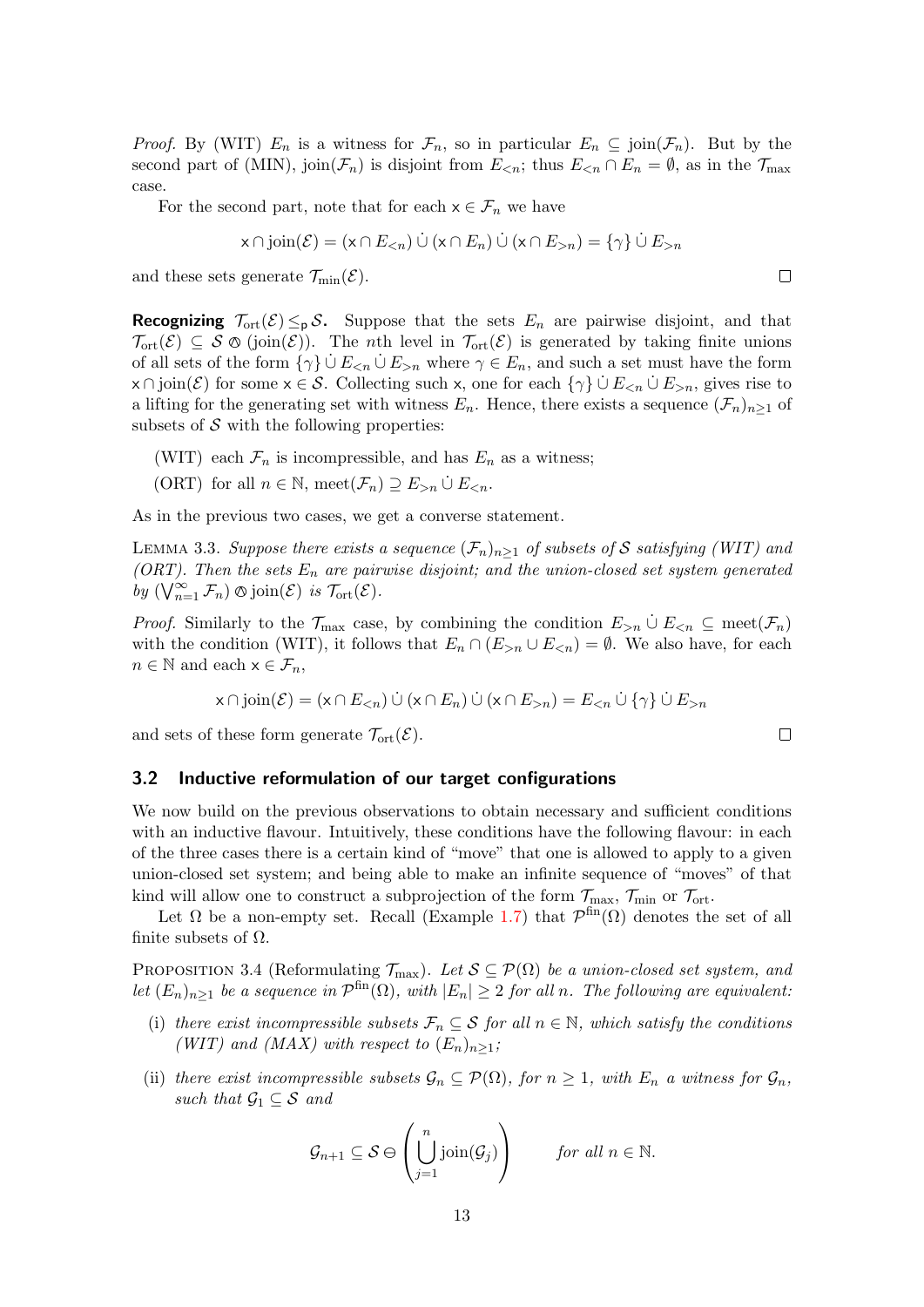*Proof.* [\(i\)](#page-12-2)  $\implies$  [\(ii\):](#page-12-3) Put  $\mathcal{G}_1 := \mathcal{F}_1 \subseteq \mathcal{S}$  and  $\mathcal{G}_n := \mathcal{F}_n \ominus \bigcup_{j=1}^{n-1} \text{join}(\mathcal{F}_j)$  for all  $n \geq 2$ . Since  $E_n$  is a witness for  $\mathcal{F}_n$  and is disjoint from join $(\mathcal{F}_j)$  for every  $j < n$  by condition (MAX), we see that  $E_n$  remains a witness for  $\mathcal{G}_n$ . Moreover, by induction we have  $\bigcup_{j=1}^n \text{join}(\mathcal{G}_j) =$  $\bigcup_{j=1}^n \text{join}(\mathcal{F}_j)$  for all  $n \geq 1$ , and so

$$
\mathcal{G}_{n+1} = \mathcal{F}_{n+1} \ominus \bigcup_{j=1}^{n} \text{join}(\mathcal{G}_{j}) \subseteq \mathcal{S} \ominus \bigcup_{j=1}^{n} \text{join}(\mathcal{G}_{j})
$$

as required.

[\(ii\)](#page-12-3)  $\implies$  [\(i\)](#page-12-2) To ease notation, define an increasing sequence  $\mathbf{b}_n = \bigcup_{j=1}^n \text{join}(\mathcal{G}_j)$  in  $\mathcal{P}(\Omega)$ , with the convention that  $b_0 = \emptyset$ . Then our assumptions can be rephrased as:  $\mathcal{G}_n \subseteq \mathcal{S} \ominus b_{n-1}$ for all  $n \geq 1$ . Also, note that  $E_n \subseteq \text{join}(\mathcal{G}_n) = \mathsf{b}_n \setminus \mathsf{b}_{n-1}$  for all  $n \in \mathbb{N}$ .

We shall prove by induction that  $\mathcal{G}_n \otimes \mathbf{b}_{n-1} \subseteq \mathcal{S}$  for all  $n \in \mathbb{N}$ . For  $n = 1$  this holds since  $b_0 = \emptyset$  and  $\mathcal{G}_1 \subseteq \mathcal{S}$ . Suppose for some  $n \in \mathbb{N}$ , we have  $\mathcal{G}_n \otimes b_{n-1}$  is a subset of  $\mathcal{S}$ . Note that  $\mathcal{G}_n \otimes \mathsf{b}_{n-1}$  is finite and S is union-closed, so  $\mathsf{b}_n = \text{join}(\mathcal{G}_n \otimes \mathsf{b}_{n-1}) \in \mathcal{S}$ . Hence

$$
\mathcal{G}_{n+1}\otimes \mathsf{b}_n \subseteq (\mathcal{S}\ominus \mathsf{b}_n)\otimes \mathsf{b}_n = \mathcal{S}\otimes \mathsf{b}_n \subseteq \mathcal{S},
$$

and this completes the inductive step.

Now put  $\mathcal{F}_n = \mathcal{G}_n \otimes \mathsf{b}_{n-1}$  for each  $n \in \mathbb{N}$ . We have just shown that  $\mathcal{F}_n \subseteq \mathcal{S}$ . Moreover, since  $E_n \subseteq \text{join}(\mathcal{G}_n) \subseteq \Omega \setminus \mathsf{b}_{n-1}, E_n$  is still a witness for  $\mathcal{F}_n$ .

We have  $E_{\leq n} \subseteq \bigcup_{j=1}^{n-1} \text{join}(\mathcal{G}_j) = \mathsf{b}_{n-1} \subseteq \text{meet}(\mathcal{F}_n)$ . Finally, if  $k > n$ , then

$$
E_k \subseteq \text{join}(\mathcal{G}_k) \subseteq \Omega \setminus \mathsf{b}_{k-1} \subseteq \Omega \setminus \mathsf{b}_n
$$

so that  $E_k \cap \text{join}(\mathcal{F}_n) = E_k \cap \mathbf{b}_n = \emptyset$ .

<span id="page-13-2"></span>PROPOSITION 3.5 (Reformulating  $\mathcal{T}_{min}$ ). Let  $\mathcal{S} \subseteq \mathcal{P}(\Omega)$  be a union-closed set system, and let  $(E_n)_{n\geq 1}$  be a sequence in  $\mathcal{P}^{\text{fin}}(\Omega)$ , with  $|E_n|\geq 2$  for all n. The following are equivalent:

- <span id="page-13-0"></span>(i) there exist incompressible subsets  $\mathcal{F}_n \subseteq \mathcal{S}$  for all  $n \in \mathbb{N}$ , which satisfy the conditions (WIT) and (MIN) with respect to  $(E_n)_{n\geq 1}$ ;
- <span id="page-13-1"></span>(ii) there exist incompressible subsets  $\mathcal{H}_n \subseteq \mathcal{P}(\Omega)$ , for  $n \geq 1$ , with  $E_n$  a witness for  $\mathcal{H}_n$ , such that  $\mathcal{H}_1 \subseteq \mathcal{S}$  and

$$
\mathcal{H}_{n+1} \subseteq \mathcal{S}^{-E_{n+1}} \otimes \text{meet}(\mathcal{H}_n) \qquad \text{for all } n \in \mathbb{N}.
$$

*Proof.* [\(i\)](#page-13-0)  $\implies$  [\(ii\):](#page-13-1) First, recall that (WIT) and (MIN) together imply that  $E_j \cap E_k = \emptyset$ for all  $j < k$ . Put  $\mathcal{H}_n = \mathcal{F}_n \otimes E_{> n-1}$ . The conditions on  $\mathcal{F}_n$  imply that

<span id="page-13-3"></span>
$$
\mathcal{H}_n = \left\{ \bigcup_{j=n}^{\infty} \mathsf{a} \cap E_j : \mathsf{a} \in \mathcal{F}_n \right\} = \left\{ \{ \gamma \} \cup E_{>n} : \gamma \in E_n \right\}.
$$

Thus  $E_n$  remains a witness for  $\mathcal{H}_n$ . Moreover, since  $|E_n| \geq 2$ , we have meet $(\mathcal{H}_n) = E_{>n}$ . Hence

$$
\mathcal{H}_{n+1} = \mathcal{F}_{n+1} \otimes E_{>n} \subseteq \mathcal{S}^{-E_{n} = \mathcal{S}^{-E_{
$$

as required.

[\(ii\)](#page-13-1)  $\implies$  [\(i\):](#page-13-0) First note that the conditions on  $\mathcal{H}_n$  imply that

$$
\text{meet}(\mathcal{H}_j) \subseteq \text{join}(\mathcal{H}_j) \subseteq \text{join}(\mathcal{S}^{-E_{< j}} \otimes \text{meet}(\mathcal{H}_{j-1})) \subseteq \text{meet}(\mathcal{H}_{j-1}) \qquad \text{for all } j \ge 2. \quad (\dagger)
$$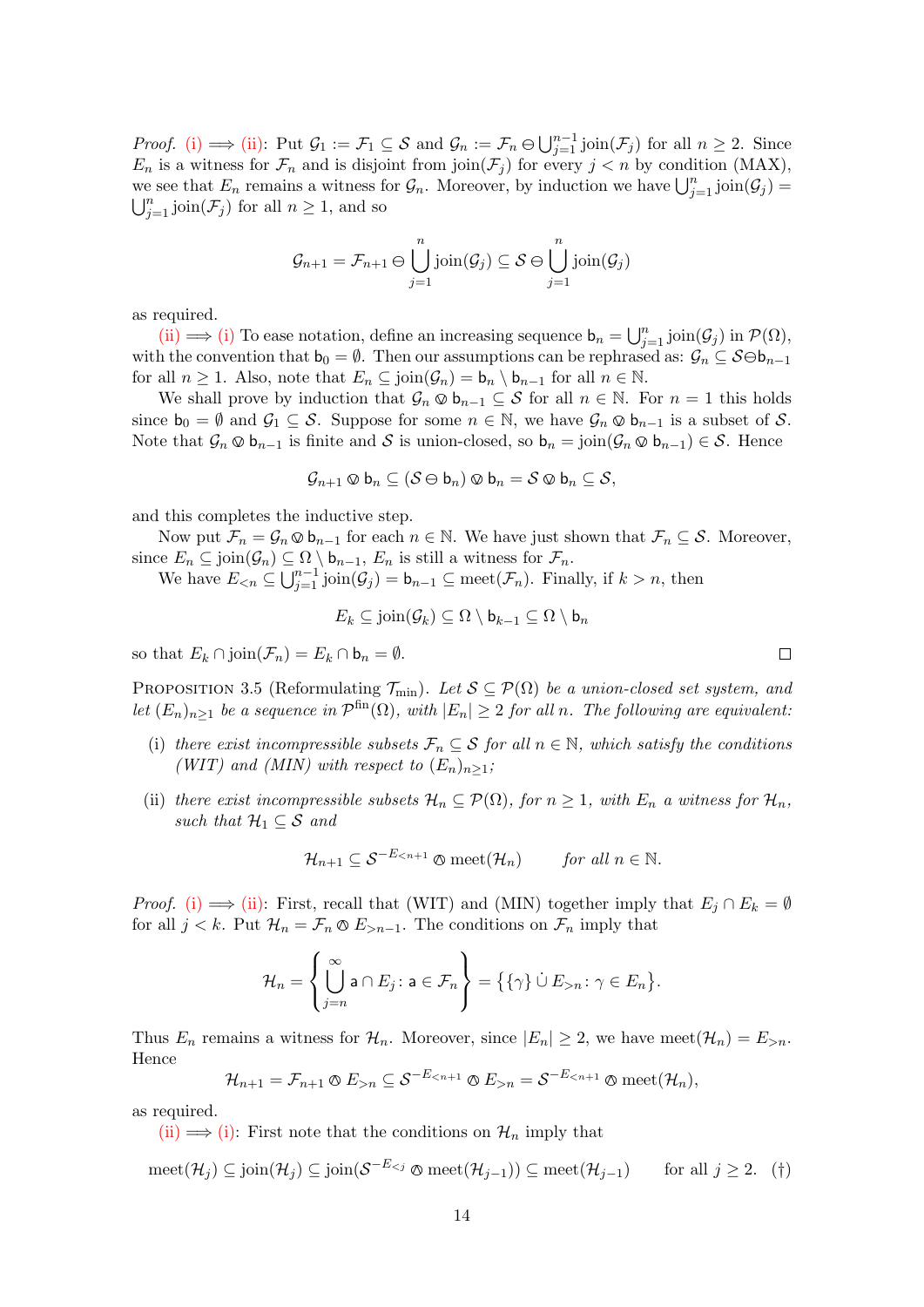In particular, if  $n \in \mathbb{N}$  and  $k > n$  then

<span id="page-14-1"></span>
$$
E_k \subseteq \text{join}(\mathcal{H}_k) \subseteq \text{meet}(\mathcal{H}_{k-1}) \subseteq \cdots \subseteq \text{meet}(\mathcal{H}_n). \tag{\ddagger}
$$

Take  $\mathcal{F}_1 = \mathcal{H}_1 \subseteq \mathcal{S}$ , noting that  $E_1$  is a witness for  $\mathcal{F}_1$ . For each  $n \geq 2$ , since  $\mathcal{H}_n \subseteq \mathcal{S}^{-E_{\le n}}$  © meet $(\mathcal{H}_{n-1})$ , Lemma [2.11](#page-9-5) ensures any lifting of  $\mathcal{H}_n$  to some  $\mathcal{F}_n \subseteq \mathcal{S}^{-E_{\le n}}$ still has  $E_n$  as a witness. This ensures that  $E_{\leq n} \cap \text{join}(\mathcal{F}_n) = \emptyset$  for all  $n \geq 2$ ; while for each  $k > n$ , the inclusions in  $(\ddagger)$  yield  $E_k \subseteq \text{meet}(\mathcal{H}_n) \subseteq \text{meet}(\mathcal{F}_n)$ .  $\Box$ 

<span id="page-14-5"></span>PROPOSITION 3.6 (Reformulating  $\mathcal{T}_{\text{ort}}$ ). Let  $\mathcal{S} \subseteq \mathcal{P}(\Omega)$  be a union-closed set system, and let  $(E_n)_{n\geq 1}$  be a sequence in  $\mathcal{P}^{\text{fin}}(\Omega)$ , with  $|E_n|\geq 2$  for all n. The following are equivalent:

- <span id="page-14-2"></span>(i) there exist incompressible subsets  $\mathcal{F}_n \subseteq \mathcal{S}$  for all  $n \in \mathbb{N}$ , which satisfy the conditions (WIT) and (ORT) with respect to  $(E_n)_{n\geq 1}$ ;
- <span id="page-14-3"></span>(ii) there exist incompressible subsets  $\mathcal{L}_n \subseteq \mathcal{P}(\Omega)$ , for  $n \geq 1$ , with  $E_n$  a witness for  $\mathcal{L}_n$ , such that  $\mathcal{L}_1 \subseteq \mathcal{S}$  and

$$
\mathcal{L}_{n+1} \subseteq \mathcal{S}_{E_{n+1}} \otimes \mathrm{meet}(\mathcal{L}_n) \qquad \text{for all } n \in \mathbb{N}.
$$

*Proof.* [\(i\)](#page-14-2)  $\implies$  [\(ii\):](#page-14-3) First, recall that (WIT) and (ORT) together imply that  $E_i \cap E_k = \emptyset$ for all  $j < k$ . Put  $\mathcal{L}_n = \mathcal{F}_n \otimes E_{> n-1}$ . The conditions on  $\mathcal{F}_n$  imply that

$$
\mathcal{L}_n = \left\{ \bigcup_{j=n}^{\infty} \mathsf{a} \cap E_j : \mathsf{a} \in \mathcal{F}_n \right\} = \left\{ \{ \gamma \} \cup E_{>n} : \gamma \in E_n \right\}.
$$

Thus  $E_n$  remains a witness for  $\mathcal{L}_n$ . Moreover, since  $|E_n| \geq 2$ , we have meet $(\mathcal{L}_n) = E_{>n}$ . Hence

$$
\mathcal{L}_{n+1} = \mathcal{F}_{n+1} \otimes E_{>n} \subseteq \mathcal{S}_{E_{n} = \mathcal{S}_{E_{
$$

as required.

[\(ii\)](#page-14-3)  $\implies$  [\(i\):](#page-14-2) First note that the conditions on  $\mathcal{L}_n$  imply that

$$
\text{meet}(\mathcal{L}_j) \subseteq \text{join}(\mathcal{L}_j) \subseteq \text{join}(\mathcal{S}_{E_{< j}} \otimes \text{meet}(\mathcal{L}_{j-1})) \subseteq \text{meet}(\mathcal{L}_{j-1}) \qquad \text{for all } j \ge 2. \tag{\dagger}
$$

In particular, if  $n \in \mathbb{N}$  and  $k > n$  then

<span id="page-14-6"></span><span id="page-14-4"></span>
$$
E_k \subseteq \text{join}(\mathcal{L}_k) \subseteq \text{meet}(\mathcal{L}_{k-1}) \subseteq \cdots \subseteq \text{meet}(\mathcal{L}_n).
$$
 (†)

Take  $\mathcal{F}_1 = \mathcal{L}_1 \subseteq \mathcal{S}$ , noting that  $E_1$  is a witness for  $\mathcal{F}_1$ . For each  $n \geq 2$ , Lemma [2.11](#page-9-5) ensures that any lifting of  $\mathcal{L}_n \subseteq \mathcal{S}_{E \leq n}$   $\otimes$  meet $(\mathcal{L}_{n-1})$  to some  $\mathcal{F}_n \subseteq \mathcal{S}_{E \leq n}$  still has  $E_n$  as a witness. This ensures that  $E_{\leq n} \subseteq \text{meet}(\mathcal{F}_n)$  for all  $n \geq 2$ ; while for each  $k > n$ , the inclusions in ( $\ddagger$ ) yield  $E_k \subseteq \text{meet}(\mathcal{L}_n) \subseteq \text{meet}(\mathcal{F}_n)$ .  $\Box$ 

## <span id="page-14-0"></span>4 Proof of the main theorem

The following definitions are motivated by the strategy outlined in Section [1.4.](#page-5-0) From this point onwards, for a set system  $S \subseteq \mathcal{P}(\Omega)$ , we abbreviate "union-closed with infinite breadth" to u.c.i.b.

<span id="page-14-7"></span>DEFINITION 4.1 (Obstacles). Let  $\mathcal T$  be u.c.i.b.

• We say  $\mathcal T$  is J-blocked if  $\exists k \geq 2$  so that  $\forall \mathcal F \in \text{Inc}_k(\mathcal T)$ , we have  $\text{br}(\mathcal T \ominus \text{join}(\mathcal F)) < \infty$ .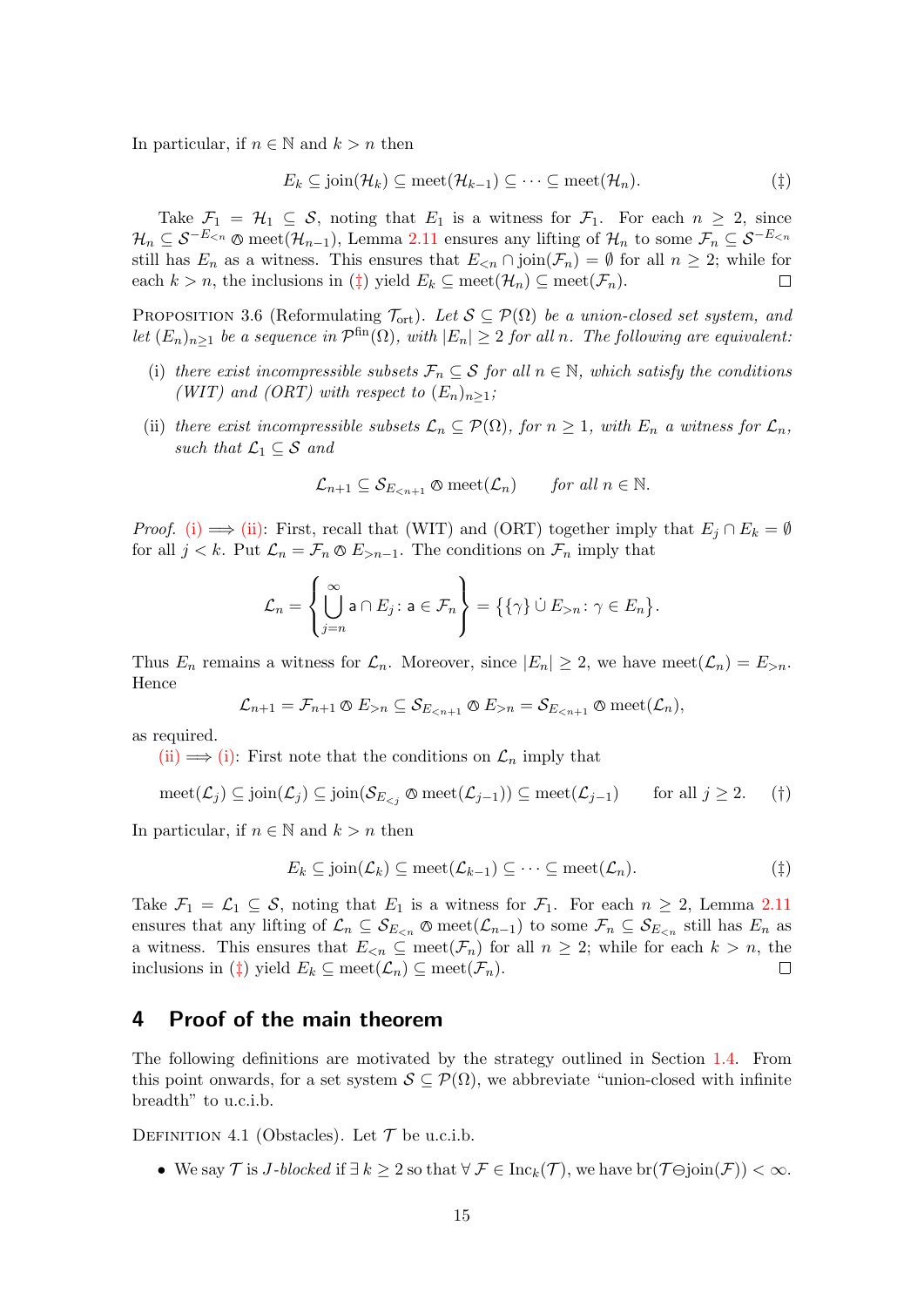• We say T is W-blocked if  $\exists r \geq 2$  so that  $\forall \mathcal{F} \in \text{Inc}_r(\mathcal{T})$  and any witness F for F, we have  $br(\mathcal{T}^{-F}) < \infty$ .

The idea is that if a set system is J-blocked then removing the join of any sufficiently large incompressible set will lead to a dead-end, while if it is  $W$ -blocked then excluding any sufficiently large witness will also lead to a dead-end.

<span id="page-15-3"></span>LEMMA 4.2 (Being blocked passes to subprojections). Let  $\mathcal{T}_1, \mathcal{T}_2$  be u.c.i.b. set systems on  $\Omega$  with  $\mathcal{T}_2 \leq_{\mathsf{p}} \mathcal{T}_1$ . If  $\mathcal{T}_1$  is J-blocked, then so is  $\mathcal{T}_2$ . If  $\mathcal{T}_1$  is W-blocked, then so is  $\mathcal{T}_2$ .

<span id="page-15-4"></span>LEMMA 4.3 (Step towards the  $\mathcal{T}_{\text{min}}$  case). Let  $\mathcal{T}$  be u.c.i.b. If  $\mathcal{T}$  is J-blocked but not W-blocked, then

 $\forall n \geq 2 \exists \mathcal{H} \in \text{Inc}_n(\mathcal{T})$  with a witness H, such that  $\text{br}(\mathcal{T}^{-H} \otimes \text{meet}(\mathcal{H})) = \infty$ .

<span id="page-15-5"></span>LEMMA 4.4 (Step towards the  $\mathcal{T}_{ort}$  case). Let  $\mathcal{T}$  be u.c.i.b. If  $\mathcal{T}$  is J-blocked and W-blocked, then

 $\forall n \geq 2 \exists \mathcal{L} \in \text{Inc}_n(\mathcal{T})$  with a witness L, such that  $\text{br}(\mathcal{T}_L \otimes \text{meet}(\mathcal{L})) = \infty$ .

The proofs of these lemmas are deferred to the next section; they are not difficult, but the details would interrupt the flow of the argument. Taking these lemmas on trust for now, we use the concepts of J-blocked and W-blocked to define three natural conditions, each of which will ensure that a subprojection of the form  $\mathcal{T}_{\text{max}}$ ,  $\mathcal{T}_{\text{min}}$  or  $\mathcal{T}_{\text{ort}}$  may be constructed by "following one's nose".

<span id="page-15-0"></span>DEFINITION 4.5 (Conditions ensuring generation of  $\mathcal{T}_{\text{max}}$ ,  $\mathcal{T}_{\text{min}}$  or  $\mathcal{T}_{\text{ort}}$ ). Let S be u.c.i.b.

- (i) We say S is  $\mathcal{T}_{\text{max}}$ -automatic if every u.c.i.b.  $\mathcal{T} \leq_{p} S$  is not J-blocked.
- (ii) We say S is  $\mathcal{T}_{\min}$ -automatic if every u.c.i.b.  $\mathcal{T} \leq_{p} S$  is J-blocked but not W-blocked.
- (iii) We say S is  $\mathcal{T}_{ort}$ -automatic if it is J-blocked and W-blocked. (By Lemma [4.2,](#page-15-3) this is equivalent to requiring that every u.c.i.b.  $\mathcal{T} \leq_{p} \mathcal{S}$  is J-blocked and W-blocked.)

<span id="page-15-2"></span>PROPOSITION 4.6 (Ensuring a subprojection which is  $\mathcal{T}_{*}$ -automatic). Let S be u.c.i.b. Suppose S is not  $\mathcal{T}_{\max}$ -automatic. Then S has a u.c.i.b. subprojection which is  $\mathcal{T}_{\min}$ automatic or one which is  $\mathcal{T}_{ort}$ -automatic.

*Proof.* Since S is not  $\mathcal{T}_{\text{max}}$ -automatic, there exists some u.c.i.b.  $\mathcal{S}_0 \leq_{\mathsf{p}} \mathcal{S}$  which is J-blocked. Note that by Lemma [4.2](#page-15-3) every subprojection of  $S_0$  is also J-blocked. Now, there are two cases to consider.

- Case 1: every u.c.i.b.  $\mathcal{T} \leq_{p} \mathcal{S}_{0}$  is not W-blocked. By the remark above, every such  $\mathcal T$  is also J-blocked, and so in this case  $\mathcal S_0$  is  $\mathcal T_{\min}$ -automatic with  $\mathcal S_0 \leq_{\mathsf{p}} \mathcal S$ .
- Case 2: there is some u.c.i.b.  $S_1 \leq_p S_0$  which is W-blocked. By the remark above,  $S_1$ is also J-blocked. So in this case,  $S_1$  is  $\mathcal{T}_{\text{ort}}$ -automatic with  $S_1 \leq_{\mathsf{p}} S$  (by transitivity).

This completes the proof.

<span id="page-15-1"></span>PROPOSITION 4.7 (Justifying Definition [4.5\)](#page-15-0). Let S be u.c.i.b., and let  $\mathcal{T}_{*}$  denote either  $\mathcal{T}_{\text{max}}$ ,  $\mathcal{T}_{\text{min}}$  or  $\mathcal{T}_{\text{ort}}$ . If S is  $\mathcal{T}_{*}$ -automatic, then there exists  $\mathcal{E}$  as in Definition [1.3](#page-1-3) such that  $\mathcal{T}_{*}(\mathcal{E}) \leq_{p} \mathcal{S}.$ 

*Proof.* For this proof, we combine Lemma [4.3](#page-15-4) and [4.4](#page-15-5) with the "inductive reformulations" of  $\mathcal{T}_{\text{max}}$ ,  $\mathcal{T}_{\text{min}}$  and  $\mathcal{T}_{\text{ort}}$ . We go through each case in turn.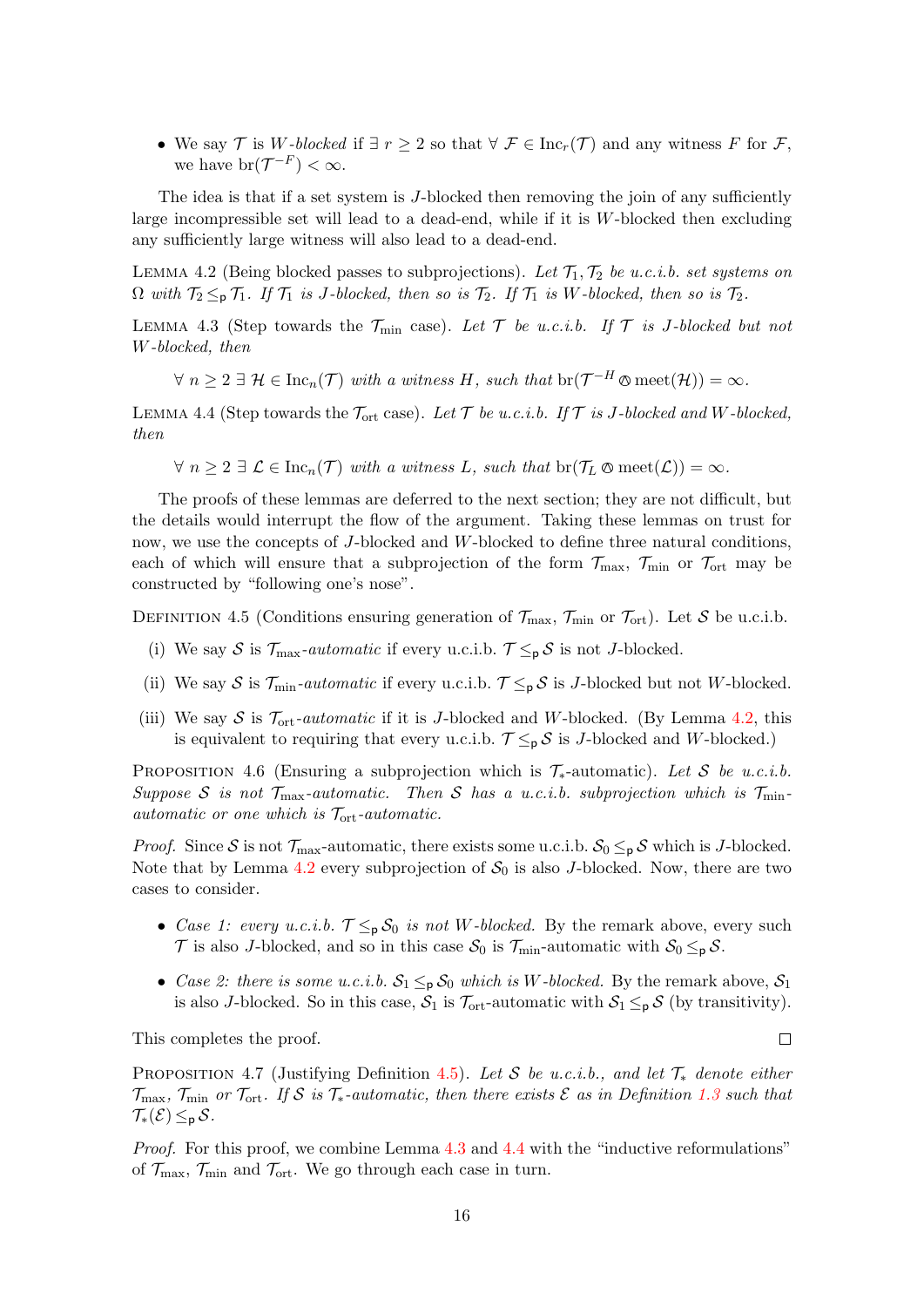**The**  $\mathcal{T}_{\text{max}}$  case. Suppose S is  $\mathcal{T}_{\text{max}}$ -automatic. Put  $\mathcal{T}_0 = S$ ; then we may inductively construct sequences  $(E_n)_{n>1}$  and  $(\mathcal{G}_n)_{n>1}$ , such that the following properties hold.

- $E_n \subseteq \Omega$  and  $|E_n| = n + 1$ ;
- $E_n$  is a witness for some incompressible  $\mathcal{G}_n \subseteq \mathcal{T}_{n-1}$ ;
- $\mathcal{T}_n := \mathcal{T}_{n-1} \ominus \text{join}(\mathcal{G}_n)$  has infinite breadth.

At each stage,  $\mathcal{T}_n \leq_p \mathcal{T}_{n-1} \leq_p \ldots \leq_p \mathcal{T}_0 = \mathcal{S}$ ; so the existence of suitable  $\mathcal{G}_n$  and  $E_n$  is guaranteed by the definition of  $\mathcal{T}_{\rm max}\textrm{-}$  automaticity.

The recursive construction of  $\mathcal{T}_n$  yields  $\mathcal{T}_n = \mathcal{S} \ominus \left( \bigcup_{j=1}^{n-1} \text{join}(\mathcal{G}_j) \right)$ . Hence, by the direction [\(ii\)](#page-12-3)  $\Longrightarrow$  [\(i\)](#page-12-2) in Proposition [3.4,](#page-12-4) together with Lemma [3.1,](#page-11-0)  $\mathcal{S} \otimes (\bigcup_{n \geq 1} E_n)$  contains the configuration  $\mathcal{T}_{\max}(\mathcal{E})$ .

**The**  $\mathcal{T}_{\text{min}}$  case. Suppose S is  $\mathcal{T}_{\text{min}}$ -automatic. Put  $\mathcal{T}_0 = S$ ; then we may inductively construct sequences  $(E_n)_{n\geq 1}$  and  $(\mathcal{H}_n)_{n\geq 1}$ , such that the following properties hold.

- $E_n \subseteq \Omega$  and  $|E_n| = n + 1$ ;
- $E_n$  is a witness for some incompressible  $\mathcal{H}_n \subseteq \mathcal{T}_{n-1}$ ;
- $\mathcal{T}_n := (\mathcal{T}_{n-1})^{-E_n} \otimes \text{meet}(\mathcal{H}_n)$  has infinite breadth.

At each stage,  $\mathcal{T}_n \leq_p \mathcal{T}_{n-1} \leq_p \ldots \leq_p \mathcal{T}_0 = \mathcal{S}$ ; so the existence of such  $\mathcal{H}_n$  and  $E_n$  is guaranteed by Lemma [4.3.](#page-15-4)

To prove that  $S \otimes (\bigcup_{n \geq 1} E_n)$  contains  $\mathcal{T}_{\min}(\mathcal{E})$ , it suffices to show that  $(\mathcal{H}_n)$  and  $(E_n)$  satisfy the conditions in Proposition [3.5](#page-13-2)[\(ii\),](#page-13-1) for then we can apply that proposition together with Lemma [3.2.](#page-11-1) This will follow from the properties above and the following claim.

**Claim:**  $\mathcal{T}_j = \mathcal{S}^{-E_{ for all  $j \in \mathbb{N}$ .$ The claim holds when  $j = 1$ , since

$$
\mathcal{T}_1 = (\mathcal{T}_0)^{-E_1} \otimes \mathrm{meet}(\mathcal{H}_1) = \mathcal{S}^{-E_{<2}} \otimes \mathrm{meet}(\mathcal{H}_1).
$$

Assume it holds for some  $j \in \mathbb{N}$ ; then

$$
\mathcal{T}_{j+1} = (\mathcal{T}_j)^{-E_{j+1}} \otimes \text{meet}(\mathcal{H}_{j+1}) \qquad \text{by definition}
$$
\n
$$
= \left( \mathcal{S}^{-E_{\n
$$
= \mathcal{S}^{-(E_{\n
$$
= \mathcal{S}^{-E_{
$$
$$
$$

as required. (The third and fourth steps are justified by the inclusions in  $(\dagger)$ . Specif-ically, we can apply Lemma [2.3](#page-7-3) because the inductive hypothesis ensures that  $E_{i+1} \subseteq$  $\text{join}(\mathcal{H}_{j+1}) \subseteq \text{meet}(\mathcal{H}_j)$ ; and we also have  $\text{meet}(\mathcal{H}_{j+1}) \subseteq \text{join}(\mathcal{H}_{j+1}) \subseteq \text{meet}(\mathcal{H}_j)$ .) By induction, the claim holds for all  $j \in \mathbb{N}$ .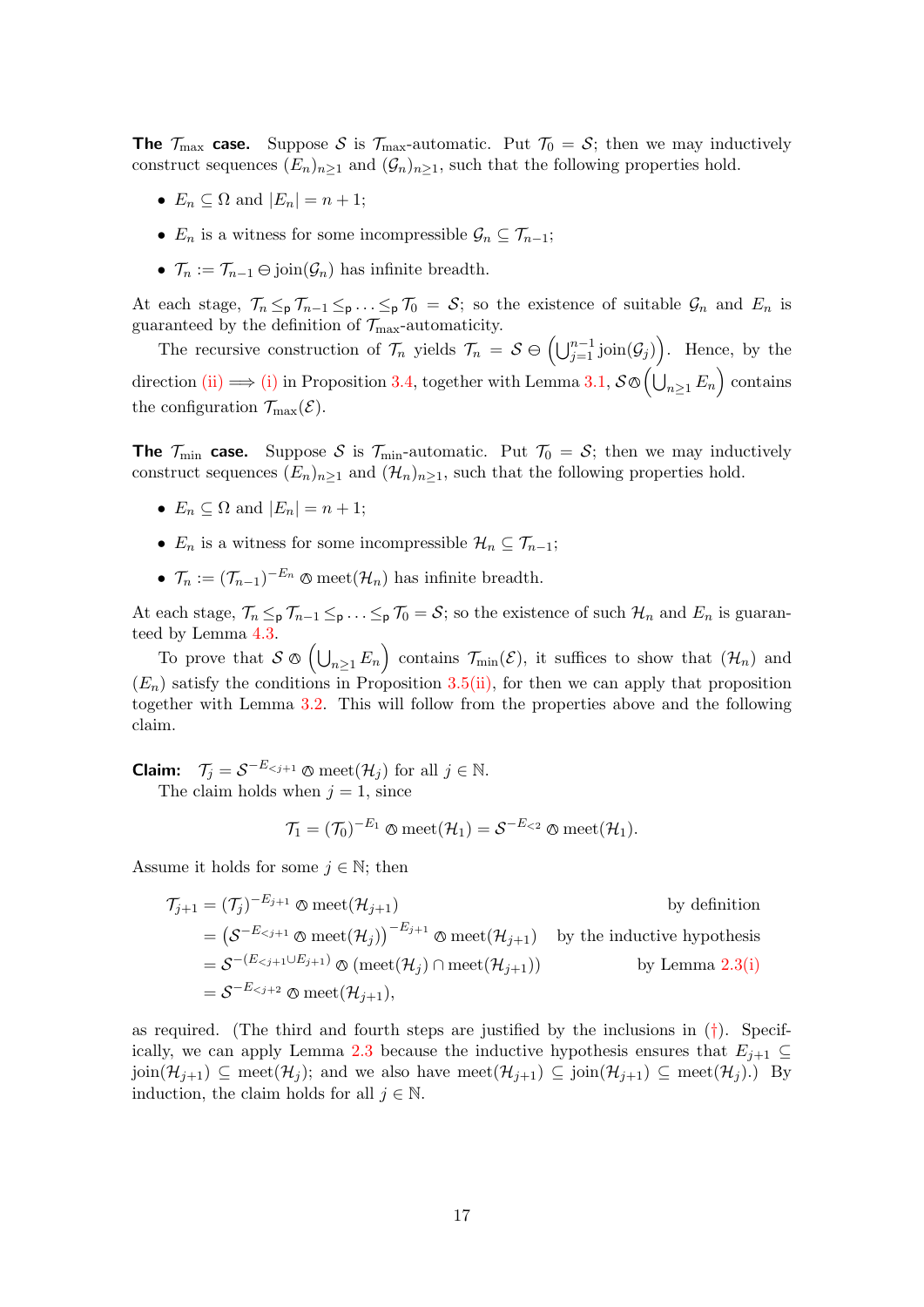**The**  $\mathcal{T}_{\text{ort}}$  case. Suppose S is  $\mathcal{T}_{\text{ort}}$ -automatic. Put  $\mathcal{T}_0 = S$ ; then we may inductively construct sequences  $(E_n)_{n>1}$  and  $(\mathcal{L}_n)_{n>1}$ , such that the following properties hold.

- $E_n \subseteq \Omega$  and  $|E_n| = n + 1$ ;
- $E_n$  is a witness for some incompressible  $\mathcal{L}_n \subseteq \mathcal{T}_{n-1}$ ;
- $\mathcal{T}_n := (\mathcal{T}_{n-1})_{E_n} \otimes \text{meet}(\mathcal{L}_n)$  has infinite breadth.

At each stage,  $\mathcal{T}_n \leq_p \mathcal{T}_{n-1} \leq_p \ldots \leq_p \mathcal{T}_0 = \mathcal{S}$ ; so the existence of suitable  $\mathcal{L}_n$  and  $E_n$  is guaranteed by Lemma [4.4.](#page-15-5)

To prove that  $S \otimes (\bigcup_{n \geq 1} E_n)$  contains  $\mathcal{T}_{\text{ort}}(\mathcal{E})$ , it suffices to show that  $(\mathcal{L}_n)$  and  $(E_n)$ satisfy the conditions in Proposition  $3.6(i)$  $3.6(i)$ ; for then we can apply that proposition together with Lemma [3.3.](#page-12-1) This will follow from the properties above and the following claim.

**Claim:**  $\mathcal{T}_j = \mathcal{S}_{E_{\leq j+1}} \otimes \text{meet}(\mathcal{L}_j)$  for all  $j \in \mathbb{N}$ . The claim holds when  $j = 1$ , since

$$
\mathcal{T}_1 = (\mathcal{T}_0)_{E_1} \otimes \mathrm{meet}(\mathcal{L}_1) = \mathcal{S}_{E_{< 2}} \otimes \mathrm{meet}(\mathcal{L}_1).
$$

Assume it holds for some  $j \in \mathbb{N}$ ; then

$$
\begin{aligned}\n\mathcal{T}_{j+1} &= (\mathcal{T}_j)_{E_{j+1}} \otimes \text{meet}(\mathcal{L}_{j+1}) & \text{by definition} \\
&= \left( \mathcal{S}_{E_{
$$

as required. (The third and fourth steps are justified by the inclusions in  $(\dagger)$ . Specif-ically, we can apply Lemma [2.3](#page-7-3) because the inductive hypothesis ensures that  $E_{i+1} \subseteq$  $\text{join}(\mathcal{L}_{j+1}) \subseteq \text{meet}(\mathcal{L}_{j})$ ; and we also have  $\text{meet}(\mathcal{L}_{j+1}) \subseteq \text{join}(\mathcal{L}_{j+1}) \subseteq \text{meet}(\mathcal{L}_{j})$ . By induction, the claim holds for all  $j \in \mathbb{N}$ .

 $\Box$ 

This completes the proof of the proposition.

**Putting everything together.** Combining Proposition [4.7](#page-15-1) and Proposition [4.6,](#page-15-2) and using transitivity of  $\leq_{p}$  again, we deduce that a u.c.i.b. set system  $S \subseteq \mathcal{P}(\Omega)$  always has a subprojection of the form  $\mathcal{T}_{\max}(\mathcal{E}), \mathcal{T}_{\min}(\mathcal{E})$  or  $\mathcal{T}_{\text{ort}}(\mathcal{E})$ .

Therefore, to complete the proof of Theorem [1.6,](#page-2-2) it remains only to prove Lemmas [4.2,](#page-15-3) [4.3](#page-15-4) and [4.4.](#page-15-5) This will be dealt with in the next section.

## <span id="page-17-0"></span>5 Proofs of the technical lemmas

Proof of Lemma [4.2](#page-15-3) (being blocked passes to subprojections).

First, let  $\mathcal{U} \subseteq \mathcal{T}_1$  and  $X \subseteq \Omega$  be such that  $\mathcal{T}_2 = \mathcal{U} \otimes X$ . Suppose  $\mathcal{T}_1$  is J-blocked, and let  $k \geq 2$  be as in Definition [4.1.](#page-14-7) Let  $\mathcal{F} \in \text{Inc}_k(\mathcal{T}_2)$ . By Lemma [2.11,](#page-9-5) any lifting  $\mathcal{G} \subseteq \mathcal{U}$  of  $\mathcal{F}$ satisfies  $\mathcal{G} \in \text{Inc}_k(\mathcal{U})$ . Also, since  $\mathcal{G} \otimes X = \mathcal{F}$ , we have join $(\mathcal{G}) \cap X = \text{join}(\mathcal{F})$ . It follows that

$$
\begin{aligned} \mathcal{T}_2 \ominus \text{join}(\mathcal{F}) &= (\mathcal{U} \otimes X) \ominus \text{join}(\mathcal{F}) \\ &= (\mathcal{U} \otimes X) \ominus \text{join}(\mathcal{G}) \\ &= (\mathcal{U} \ominus \text{join}(\mathcal{G})) \otimes X \quad \leq_{\mathsf{p}} \mathcal{T}_1 \ominus \text{join}(\mathcal{G}). \end{aligned}
$$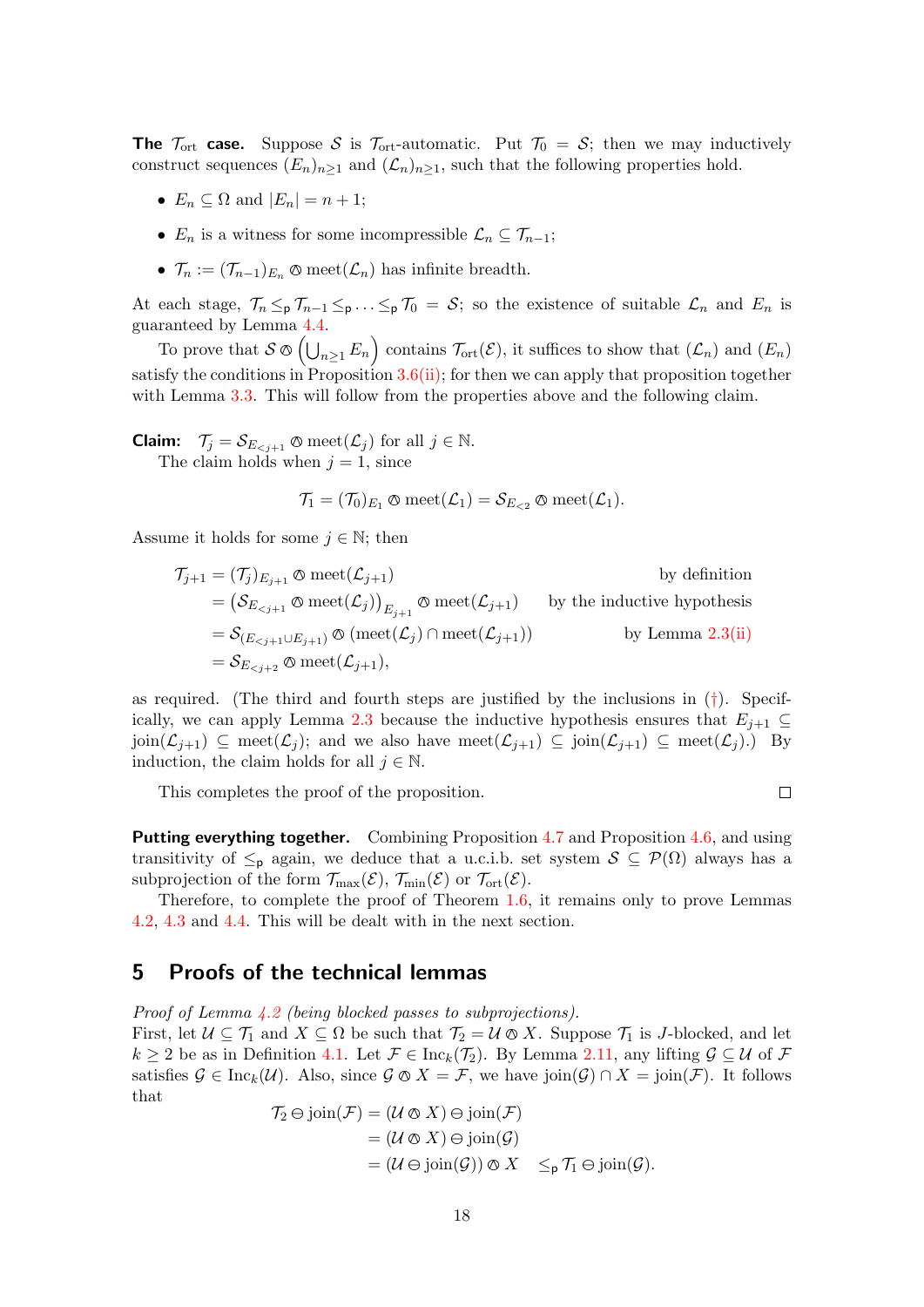Since taking subprojections cannot increase breadth (Proposition [1.5\)](#page-2-4), and since  $\mathcal{T}_1$  is J-blocked "at depth k", it follows that  $\text{br}(\mathcal{T}_2 \ominus \text{join}(\mathcal{F})) < \infty$ . Since this holds for all  $\mathcal{F} \in \text{Inc}_k(\mathcal{T}_2)$ ,  $\mathcal{T}_2$  is J-blocked.

Similarly, assume  $\mathcal{T}_1$  is W-blocked, and let  $r \geq 2$  be as in Definition [4.1.](#page-14-7) Let  $\mathcal{F} \in$ Inc<sub>r</sub>(T<sub>2</sub>) and let F be any witness for F. By Lemma [2.11](#page-9-5) any lifting of F to some  $\mathcal{G} \subseteq \mathcal{U}$ admits F as a witness as well, and  $\mathcal{G} \in \text{Inc}_r(\mathcal{U})$ . Observe that

$$
\mathcal{T}_2^{-F} = (\mathcal{U} \otimes X)^{-F} = \mathcal{U}^{-F} \otimes X \subseteq \mathcal{T}_1^{-F} \otimes X,
$$

where the second equality follows from Lemma [2.3](#page-7-3)[\(i\)](#page-7-1) and the fact that  $F \subseteq \text{join}(\mathcal{T}_2) \subseteq X$ . In particular,  $\mathcal{T}_2^{-F} \leq_p \mathcal{T}_1^{-F}$ . Since taking subprojections cannot increase breadth, and since  $\mathcal{T}_1$  is W-blocked "at depth r", we have  $br(\mathcal{T}_2^{-F}) < \infty$ . Since this holds for any witness of any  $\mathcal{F} \in \text{Inc}_r(\mathcal{T}_2)$ ,  $\mathcal{T}_2$  is W-blocked.  $\Box$ 

Proof of Lemma [4.3](#page-15-4) (step towards the  $\mathcal{T}_{\min}$  case). We start by fixing some  $k \geq 2$  such that  $br(\mathcal{T} \ominus \text{join}(\mathcal{F})) < \infty$  for all  $\mathcal{F} \in \text{Inc}_k(\mathcal{T})$ . (Such a k exists since  $\mathcal T$  is J-blocked.)

Now, let  $n \geq 2$ . Since T is not W-blocked, there exists  $\mathcal{G} \in \text{Inc}_{kn}(\mathcal{T})$  with a witness G such that  $\text{br}(\mathcal{T}^{-G}) = \infty$ . Enumerate G as  $\{x_{ij} : 1 \le i \le k, 1 \le j \le n\}$  and enumerate G as  $\{\gamma_{ij}: 1 \leq i \leq k, 1 \leq j \leq n\}$ , in such a way that  $\gamma_{ij} \in x_{ij}$  for all  $i, j$ .

For each j, let  $\mathcal{F}_j = \{x_{ij} : 1 \leq i \leq k\}$  and let  $y_j = \text{join}(\mathcal{F}_j) \in \mathcal{T}$ . Then put  $H = \{\gamma_{1,j}: 1 \leq j \leq n\}$  and let  $\mathcal{H} = \{y_1, \ldots, y_n\} \subseteq \mathcal{T}$ . By the coarse-graining lemma (Lemma [2.12\)](#page-10-4),  $\mathcal{H} \in \text{Inc}_n(\mathcal{T})$  with H as a witness.

Since  $H \subseteq G$ , we have  $\mathcal{T}^{-H} \supseteq \mathcal{T}^{-G}$ , and so  $\text{br}(\mathcal{T}^{-H}) \geq \text{br}(\mathcal{T}^{-G}) = \infty$ . On the other hand, since  $\mathcal{F}_j \in \text{Inc}_k(\mathcal{T})$  and join $(\mathcal{F}_j) = y_j$ , we have  $\text{br}(\mathcal{T} \ominus y_j) < \infty$ , and so  $\text{br}(\mathcal{T}^{-H} \ominus y_j) < \infty$  for  $j = 1, ..., n$ . Applying Lemma [2.13](#page-10-5)[\(ii\)](#page-10-3) to  $\mathcal{T}^{-H}$  and

<span id="page-18-2"></span><span id="page-18-0"></span>
$$
\Omega = \text{meet}(\mathcal{H}) \cup \bigcup_{j=1}^n (\Omega \setminus \mathsf{y}_j)
$$

we conclude that  $\text{br}(\mathcal{T}^{-H} \otimes \text{meet}(\mathcal{H})) = \infty$ .

Proof of Lemma  $4.4$  (step towards the  $\mathcal{T}_{ort}$ -case). Fix  $k, r \geq 2$  such that:

$$
\forall \mathcal{F} \in \text{Inc}_k(\mathcal{T}) \quad \text{br}(\mathcal{T} \ominus \text{join}(\mathcal{F})) < \infty;
$$
 (\*)

$$
\forall \mathcal{F} \in \text{Inc}_r(\mathcal{T}) \text{ and any witness } F \text{ for } \mathcal{F}, \quad \text{br}(\mathcal{T}^{-F}) < \infty.
$$
 (\*\*)

(Such k and r exist by the assumption that  $\mathcal T$  is J-blocked and W-blocked.)

Now, let  $n \geq 2$ , and pick any  $\mathcal{G} \in \text{Inc}_{k(n+r-1)}(\mathcal{T})$ . Enumerate  $\mathcal{G}$  as  $\{z_{ij}: 1 \leq i \leq k, 1 \leq j \leq k\}$  $j \leq n+r-1$ } and pick a corresponding witness  $G = \{\gamma_{ij}: 1 \leq i \leq k, 1 \leq j \leq n+r-1\}$ with the property that  $\gamma_{ij} \in z_{ij}$  for all  $i, j$ .

Let  $V := \{ \gamma_{1,j} : 1 \leq j \leq r+n-1 \}$ . For any  $w \subseteq \Omega$  note that either  $|w \cap V| \geq n$  or  $|V \setminus w| \ge r$  (pigeon-hole principle); hence, either w contains some *n*-element subset of V, or it is disjoint from some r-element subset of V. Hence, for any set system  $\mathcal{J} \subseteq \mathcal{P}(\Omega)$ ,

<span id="page-18-1"></span>
$$
\mathcal{J} = \left(\bigvee_{L \subseteq V \colon |L|=n} \mathcal{J}_L\right) \vee \left(\bigvee_{F \subseteq V \colon |F|=r} \mathcal{J}^{-F}\right) \tag{***}
$$

We apply this to T. By the condition  $(**)$ , we have  $br(\mathcal{T}^{-F}) < \infty$  for all r-element subsets  $F \subseteq V$ . (See Lemma [2.9](#page-9-2)[\(ii\).](#page-9-4)) On the other hand, br( $\mathcal{T}$ ) =  $\infty$  by assumption.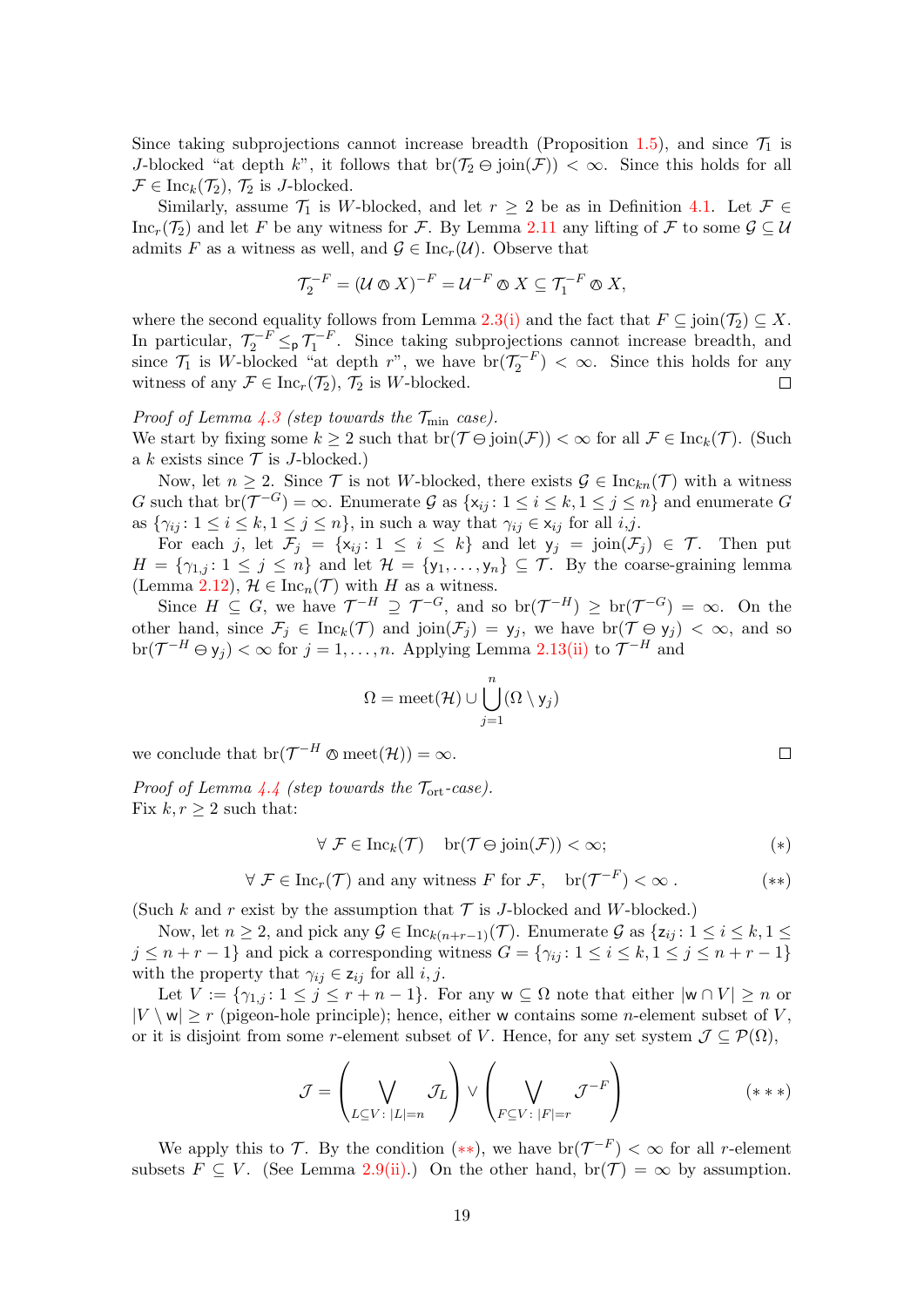Therefore, by Lemma [2.13](#page-10-5)[\(i\)](#page-10-2) and the identity (\*\*\*), we must have  $br(\mathcal{T}_L) = \infty$  for some n-element subset  $L \subseteq V$ . Pick such an L; by relabelling if necessary, we may assume that

$$
L = \{\gamma_{1,j} \colon 1 \le j \le n\}.
$$

Now let  $x_j = \bigcup_{i=1}^k z_{ij}$ , for  $1 \leq j \leq n$ . Since  $\mathcal G$  is incompressible so are all its subsets (this follows from Lemma [2.9](#page-9-2)[\(ii\)\)](#page-9-4). Hence for each j,  $\{z_{ij} : 1 \le i \le k\} \in \text{Inc}_k(\mathcal{T})$ ; and so, by the condition  $(*)$ , br $(\mathcal{T} \ominus x_i) < \infty$ . Moreover, if we put

$$
\mathcal{L} := \{ \mathsf{x}_j \colon 1 \leq j \leq n \}
$$

then L is a witness for L, by the coarse-graining lemma (Lemma [2.12\)](#page-10-4).

Finally,  $\text{br}(\mathcal{T}_L) = \infty$  while  $\text{br}(\mathcal{T}_L \ominus x) < \infty$  for each  $x \in \mathcal{L}$ . Applying Lemma [2.13](#page-10-5)[\(ii\)](#page-10-3) to  $\mathcal{T}_L$  and

$$
\Omega = \mathrm{meet}(\mathcal{L}) \cup \bigcup_{j=1}^n (\Omega \setminus \mathsf{x}_j)
$$

we conclude that  $\text{br}(\mathcal{T}_L \otimes \text{meet}(\mathcal{L})) = \infty$ .

## Acknowledgements

This work grew out of conversations between the authors while attending the conference "Banach Algebras and Applications", held in Gothenburg, Sweden, July–August 2013, and was further developed while the authors were attending the thematic program "Abstract Harmonic Analysis, Banach and Operator Algebras" at the Fields Institute, Canada, during March–April 2014. The authors thank the organizers of these meetings for invitations to attend and for pleasant environments to discuss research.

The first author acknowledges the financial support of the Faculty of Science and Technology at Lancaster University, in the form of a travel grant to attend the latter meeting. The second author acknowledges financial support from the University of Delaware Research Foundation. The third author acknowledges the financial supports of a Fast Start Marsden Grant and of Victoria University of Wellington to attend these meetings.

The final write-up of this paper was completed during a visit of the first author in March 2020 to the University of Delaware. He thanks the Department of Mathematics and Statistics at Lancaster University for financial support through their Visitor Fund. He also thanks the Department of Mathematical Sciences at the University of Delaware for their hospitality. The second author also acknowledges support from National Science Foundation grant DMS-1902301 during the preparation of this article.

The authors thank two anonymous referees for their useful advice and corrections, which have led to significant improvements of the presentation of this paper.

### References

- <span id="page-19-1"></span>[ADH+13] M. Aschenbrenner, A. Dolich, D. Haskell, D. Macpherson, and S. Starchenko, Vapnik-Chervonenkis density in some theories without the independence property, II, Notre Dame J. Form. Log., 54 (2013), pp. 311–363.
- <span id="page-19-0"></span>[ADH+16] M. Aschenbrenner, A. Dolich, D. Haskell, D. Macpherson, and S. Starchenko, Vapnik-Chervonenkis density in some theories without the independence property, I, Trans. Amer. Math. Soc., 368 (2016), pp. 5889–5949.